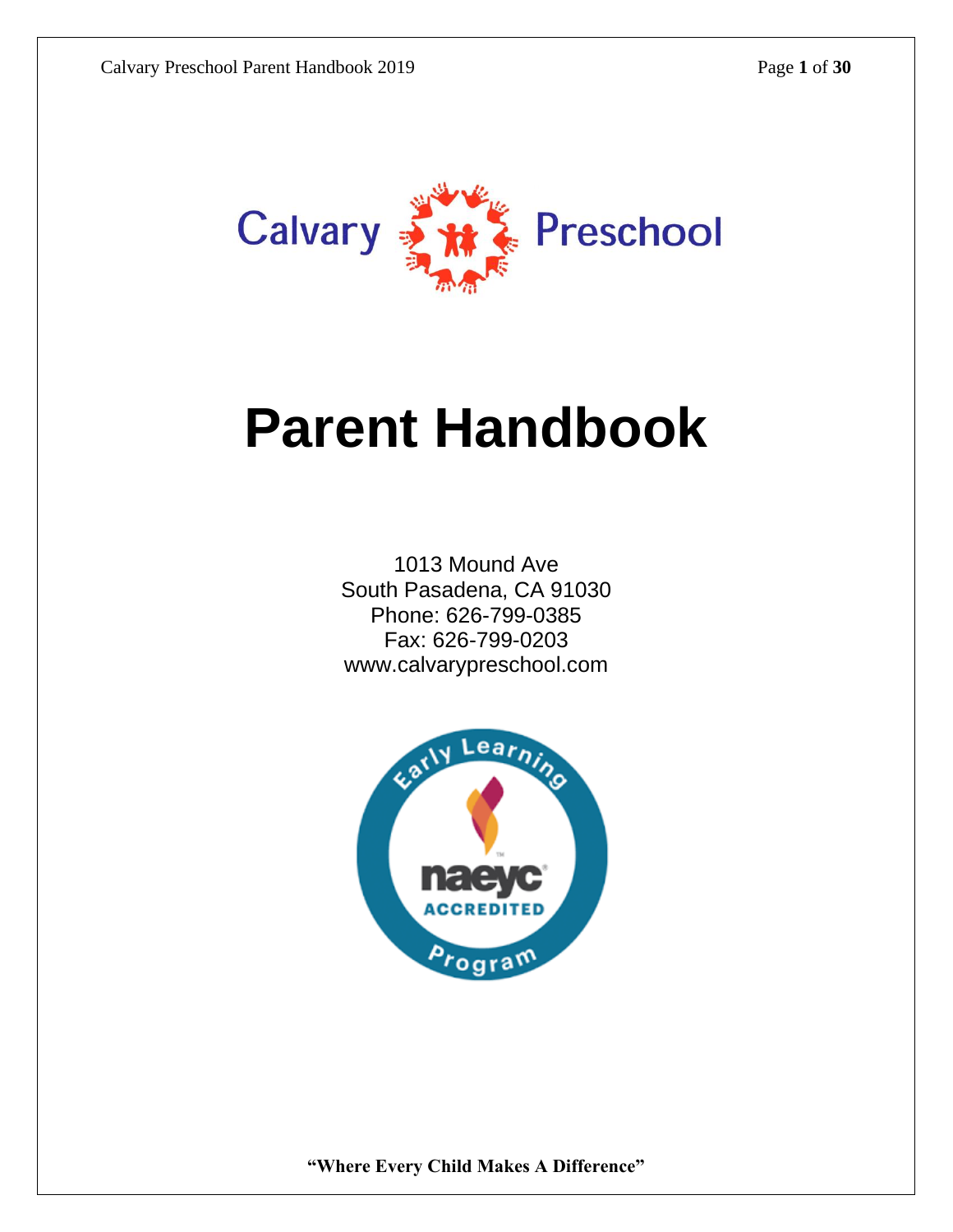#### **TABLE OF CONTENTS**

| Welcome                                                                       | 3              |
|-------------------------------------------------------------------------------|----------------|
| <b>Mission Statement/Our Beliefs</b>                                          | 4              |
| <b>ENROLLMENT PROCESS AND POLICIES</b>                                        |                |
| <b>Admission Policy</b>                                                       | 5              |
| <b>Enrollment Process</b>                                                     | 5              |
| <b>Enrolment Forms and Required Documents</b>                                 | 6              |
| Tuition                                                                       | $\overline{7}$ |
| All-Day and Half-Day Programs/Hours of Operation/Closures                     | 8              |
| <b>OUR PROGRAM AND CURRICULUM</b>                                             |                |
| Accreditation by the National Association for the Education of Young Children | 10             |
| Our Curriculum                                                                | 10             |
| Programming                                                                   | 11             |
| <b>Staff Qualifications and Ratios</b>                                        | 12             |
| Staff Development Program                                                     | 12             |
| <b>Communication Systems</b>                                                  | 12             |
| Early Intervention Program                                                    | 13             |
| Health and Safety                                                             | 14             |
| <b>Nutrition</b>                                                              | 20             |
| Parent Involvement                                                            | 21             |
| Ways Parents and Teachers Can Work Together                                   | 21             |
| OTHER POLICIES, PROCEDURES AND GUIDELINES                                     |                |
| <b>General Policies</b>                                                       | 23             |
| Discipline and Guidance                                                       | 27             |
| Sexual Harassment                                                             | 28             |
| Grievance Procedures                                                          | 28             |
| <b>Termination Policy</b>                                                     | 29             |
|                                                                               |                |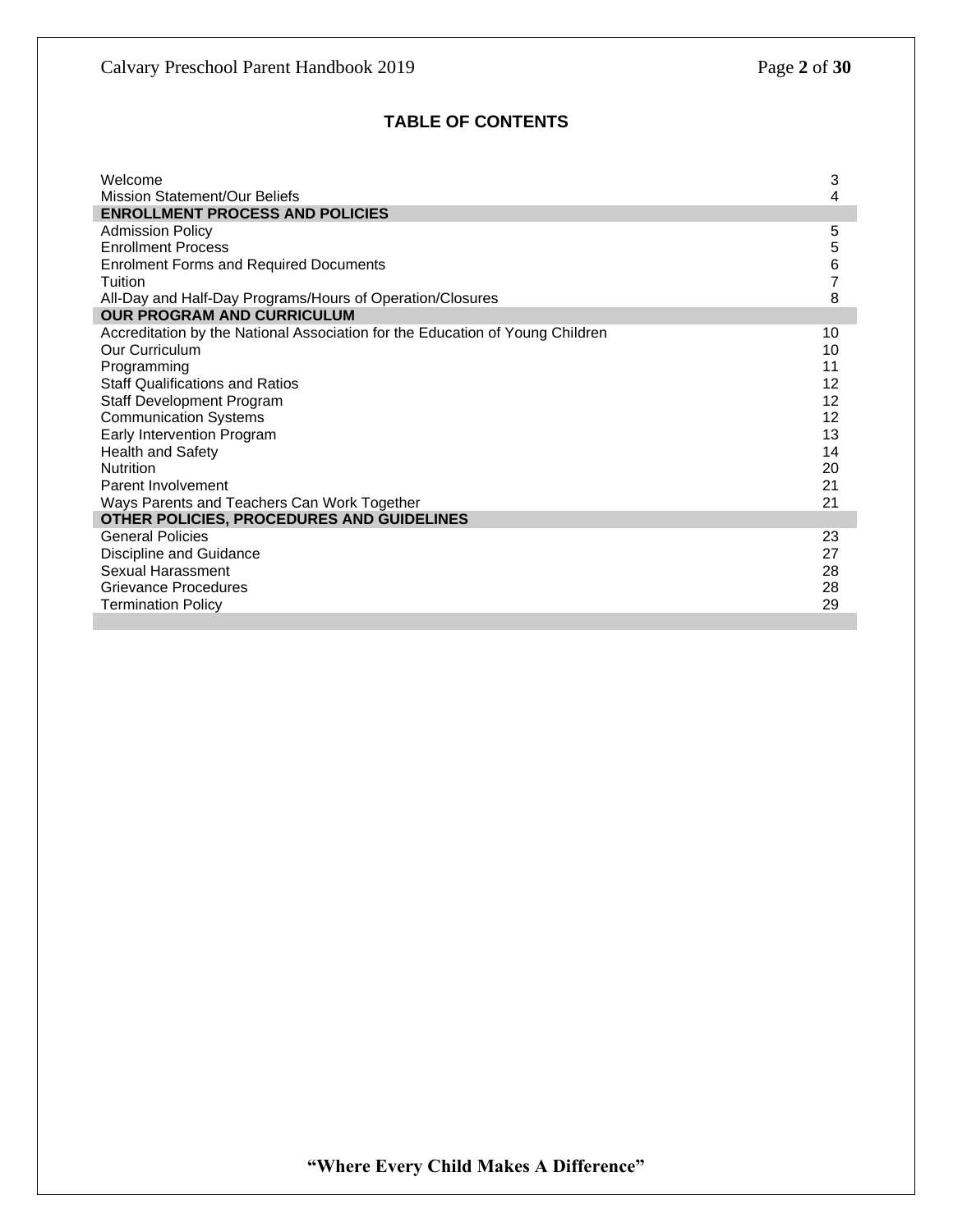# Welcome

Dear Parent/Guardian:

Welcome to Calvary Preschool! It is our pleasure and privilege to share in the growth and development of your child. We are here to provide the best possible care and early education for your child. Our program offers the opportunity for learning through play and planned activities each day. We are proud of our enriched program; our spacious and well-equipped facilities; and our qualified teachers and staff.

Calvary Preschool is an outreach of Calvary Presbyterian Church of South Pasadena, California. It was established in 1959 as a ministry of the Church in service to children and families of the congregation and community. The main purpose of the Preschool is to provide a quality Faith-based, developmentally-appropriate program for children of preschool-age. Calvary Preschool aligns with the Reformed theology of the Presbyterian Church (USA) but also believes in providing a loving, nurturing, Christian environment where all children can develop at their own rate in their own way as a child of God.

We have prepared this **PARENT HANDBOOK<sup>1</sup>** to acquaint you with our program. It should answer most of your questions about our philosophy, our policies and our daily operations. Please become familiar with this handbook and refer to it often. Please note that the statements in this handbook are, of necessity, in condensed form. This handbook is not intended to state all the conditions and situations that may arise. Please bring any questions, comments and concerns to the Director at any time.

Calvary Preschool reserves the right to modify, supplement, revoke, suspend, terminate, revise and interpret any provisions of this handbook, at any time with or without notice.

We have many new experiences and activities to introduce to your child that will be fun, educational and rewarding. We will make every effort to inform you of your child's activities and development at Calvary Preschool through our weekly preschool reports, our daily classroom summary of activities, parent-teacher conferences, and special family events. This cooperation and communication between the home and school is a core belief at Calvary Preschool and one that we believe is integral to your child's progress.

We look forward to having your family join our family! We hope you have a wonderful experience at Calvary Preschool.

Sincerely,

Molly Spragg **Director** 

<sup>&</sup>lt;sup>1</sup> For the purpose of this handbook, "parent" is defined as any person living with a child who has responsibility for the care and welfare of the child.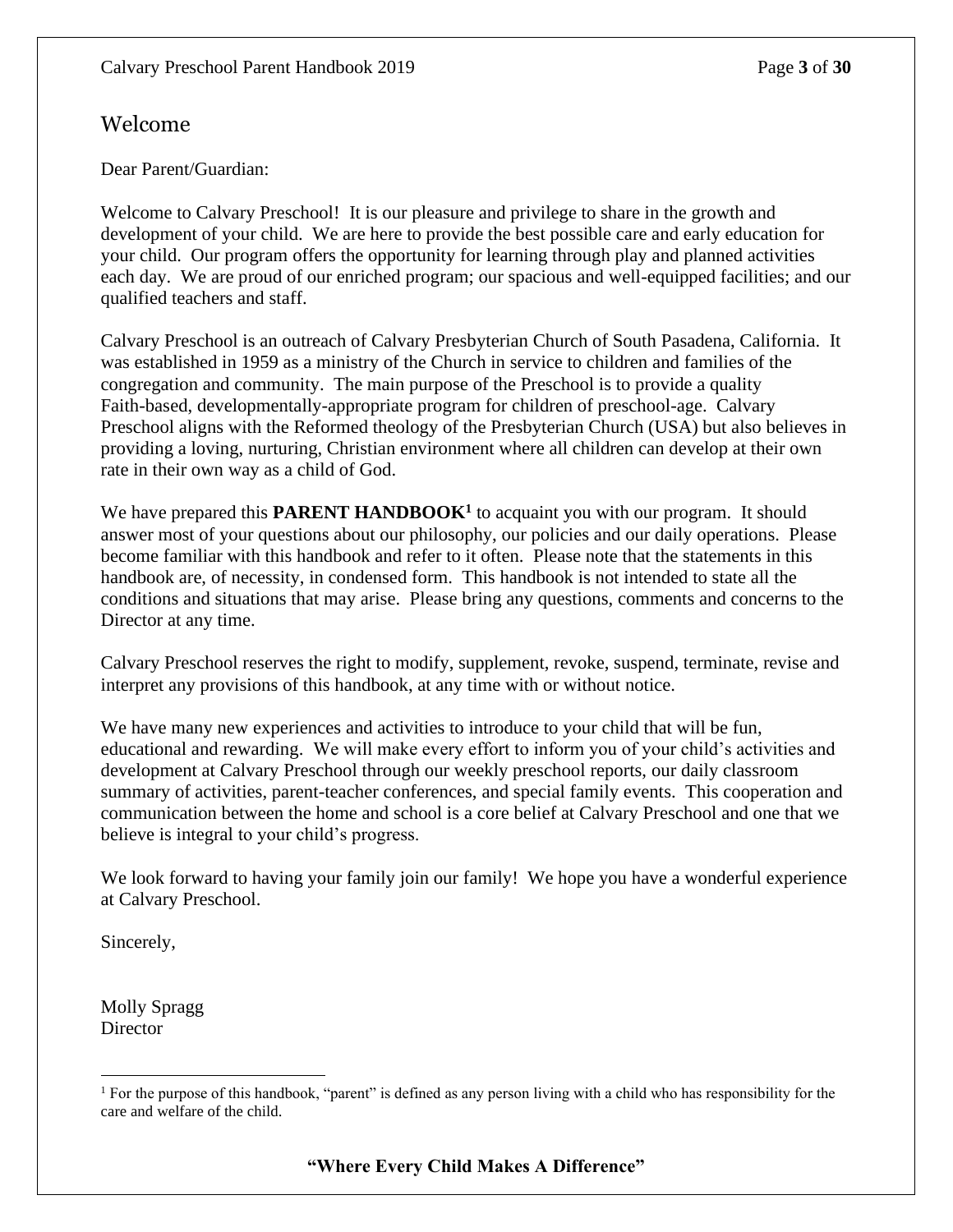#### Mission Statement

Calvary Preschool is dedicated to providing children with a safe, nurturing environment that allows them to embrace diversity and grow socially, emotionally, creatively and intellectually at their own pace.

# Our Beliefs

- We believe in supporting the child's social-emotional development as the utmost importance at Calvary Preschool. We believe positive character development, peer relationships, and self-assurance provides an individual an excellent foundation for academic learning outcomes.
- We believe that all children should develop a positive self-esteem and self-worth, therefore, our main goal is to connect with your child. Our goal is to embrace each child's unique personality and welcome them into the classroom. We believe self-esteem is gained through acceptance; therefore, our goal is creating a sense of belonging into the classroom environments.
- We believe that all children should develop enjoyable relationships with a variety of children; therefore we encourage the development of positive social interactions and friendships.
- We believe that all children should express emotions appropriately; therefore we model, encourage, and guide the children through the process of communicating and demonstrating emotions and feelings in a safe nurturing environment.
- We believe that all children require structure and routine to allow them to feel safe. Our goal for each classroom is to provide and maintain a scheduled routine to ensure safety, connection, and a sense of belonging.
- We believe in positive discipline through soft firm tones and gentle affirmations to allow a child to feel safe. We believe interactions with each child should be face-to-face, and often holding a child's hand. We believe redirecting a child to another activity or a quiet area will allow a child to safely regulate their emotions to then, communicate the concern. We believe creating and maintaining boundaries allows a child to feel safe. We believe teacher and parent partnerships through daily communication is necessary for positive discipline.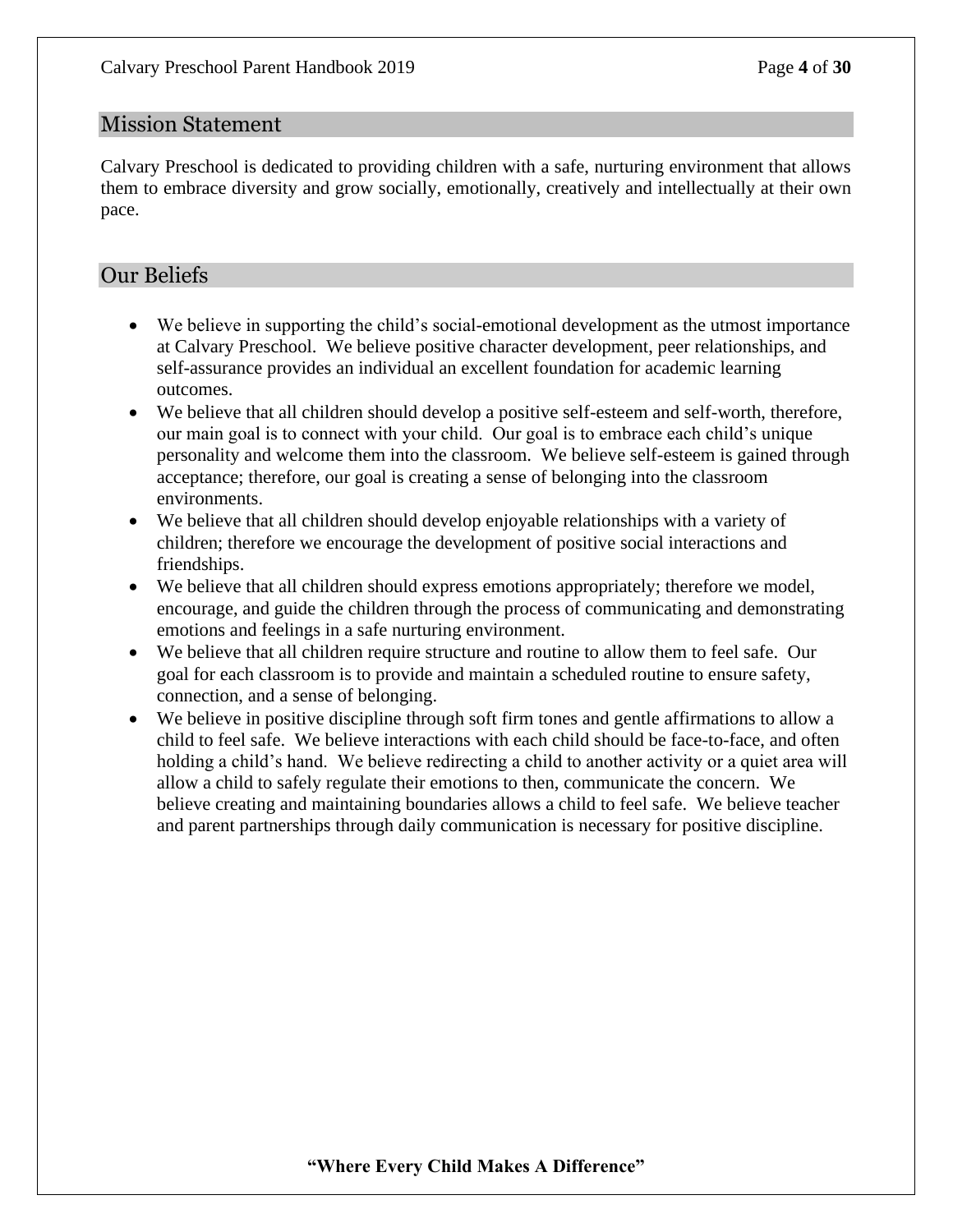# **ENROLLMENT PROCESS AND POLICIES**

# Admission Policy

Calvary Preschool is dedicated to providing excellent nurturing care and education for young children ages 2 years nine months to 5 years of age. In order to ensure that all children have equitable access to, and opportunity to participate in and benefit from, high-quality curricular and enrichment activities, Calvary Preschool does not discriminate on the basis of sex, sexual orientation, gender, ethnic group identification, race, ancestry, national origin, religion, color, or mental or physical disability. We welcome children with special needs and practice inclusion to the fullest extent possible. We understand the requirement of the Americans with Disabilities Act (ADA) to make reasonable accommodations for such children and plan to implement those accommodations in consultation with parents and specialists. We will also work as a team to support and implement the recommendations of an Individualized Educational Plan (IEP) as necessary.

#### Enrollment Process

Per State of California Licensing there is a formulated calculation to determine the maximum number of children per room; this information is used in placing children into the classrooms. Calvary Preschool maintains a waiting list of families throughout the year. The waiting list is organized fairly by the application date of submission, as well as the birthdate of the child. The enrollment process begins in January for Priority Registration.

The following qualify for Priority Registration:

- Calvary Presbyterian Church Members *(must be active members for a minimum of 3 months)*
- Presbyterian Church Members
- South Pasadena Unified School District Teacher or Administrator
- Current Calvary Preschool Family with siblings\*
- Previous Calvary Preschool Family with siblings\*
- Immediate Relative (sister, brother, wife, husband, mother, father) of Previous Calvary Preschool Family

\*It is the parents' responsibility to inform Calvary of the sibling(s) and enrollment needs during Priority Registration.

Priority Registration families must submit \$100 Registration Fee (non-refundable) by February 1 to secure a placement for the school year. For Priority Registration there is a maximum of 48-hour decision to enroll. If there is no communication after several attempts on behalf of Calvary Preschool, the application will be placed on the waiting list.

The next step in the enrollment process is to place children by age into the designated classrooms. Registration Fees (non-refundable) of \$150 must be then submitted to secure a placement for the school year. For all new families entering Calvary Preschool there is a maximum of 72-hour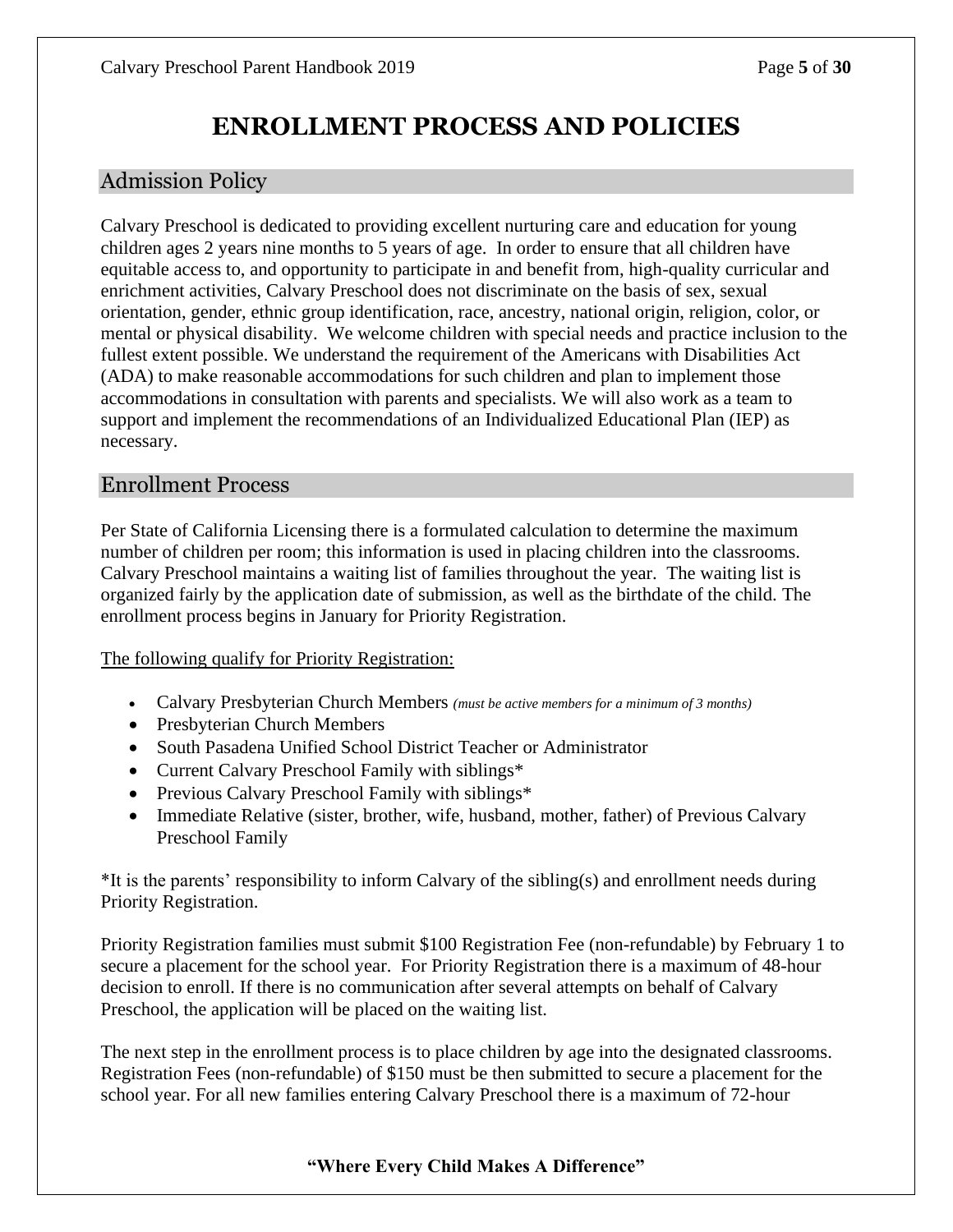decision to enroll. If there is no communication after several attempts on behalf of Calvary Preschool, the application will be placed at the end of the waiting list.

The final step in the enrollment process is submitting the signed contract, "Tuition Agreement" by August 1, as well as submitting the tuition fees according to the specified Tuition Agreement. The Tuition Agreement serves as a binding contract between Calvary Preschool and the families in agreement of enrollment, program, and tuition fees for the school year. If the Tuition Agreement and/or fees are not received by August 1, a courtesy call will be made to the family; if there is no response or communication from the family, the application will be placed at the end of the waiting list. The Director may approve late submission based on family extenuating circumstances.

Calvary's enrollment begins in September. Mid-year enrollment does not occur unless prior approval from the Director.

# Enrollment Forms and Required Documents

The California Department of Social Services' licensing regulations stipulate that all children entering Calvary Preschool must have the following forms completed and signed before the first day of attendance unless otherwise noted:

- $\triangleleft$  Physician's Report Child Care Centers (LIC 701) within 30 days of enrollment
- ❖ Child's Preadmission Health History Parent's Report (LIC 702)
- ❖ Consent for Emergency Medical Treatment (LIC 627)
- ❖ Parent's Rights (LIC 995)
- ❖ Personal Rights (LIC 613A)
- ❖ Identification and Emergency Information (LIC 700)

Some of these documents must be updated annually. The Director will inform you of specific due dates. Failure to provide any of the above documents by the date requested will result in immediate termination from Calvary Preschool.

In addition to the forms above, Calvary Preschool requires the following information and/or forms completed and signed before the first day of attendance:

- ❖ Copy of the child's current immunizations (must be up to date for enrollment)
- ❖ Calvary Preschool Admission Agreement (last page of Parent Handbook)
- ❖ Calvary Preschool Family Enrollment Information
- ❖ Calvary Preschool Application
- ❖ Calvary Preschool Health and Social Services Assessment
- ❖ Copy of Parent's driver's license or other acceptable photo identification (must be current; no expired document will be accepted)

It is important that Calvary Preschool maintain current and accurate records on each child so that parents can be contacted in case of an emergency. The above listed forms must be kept current at all times. This information includes address, home and work telephone numbers, work location and names of at least two authorized persons to pick up your child. Your child's current immunization record must be received prior to or at the time of enrollment and must be kept current at all times.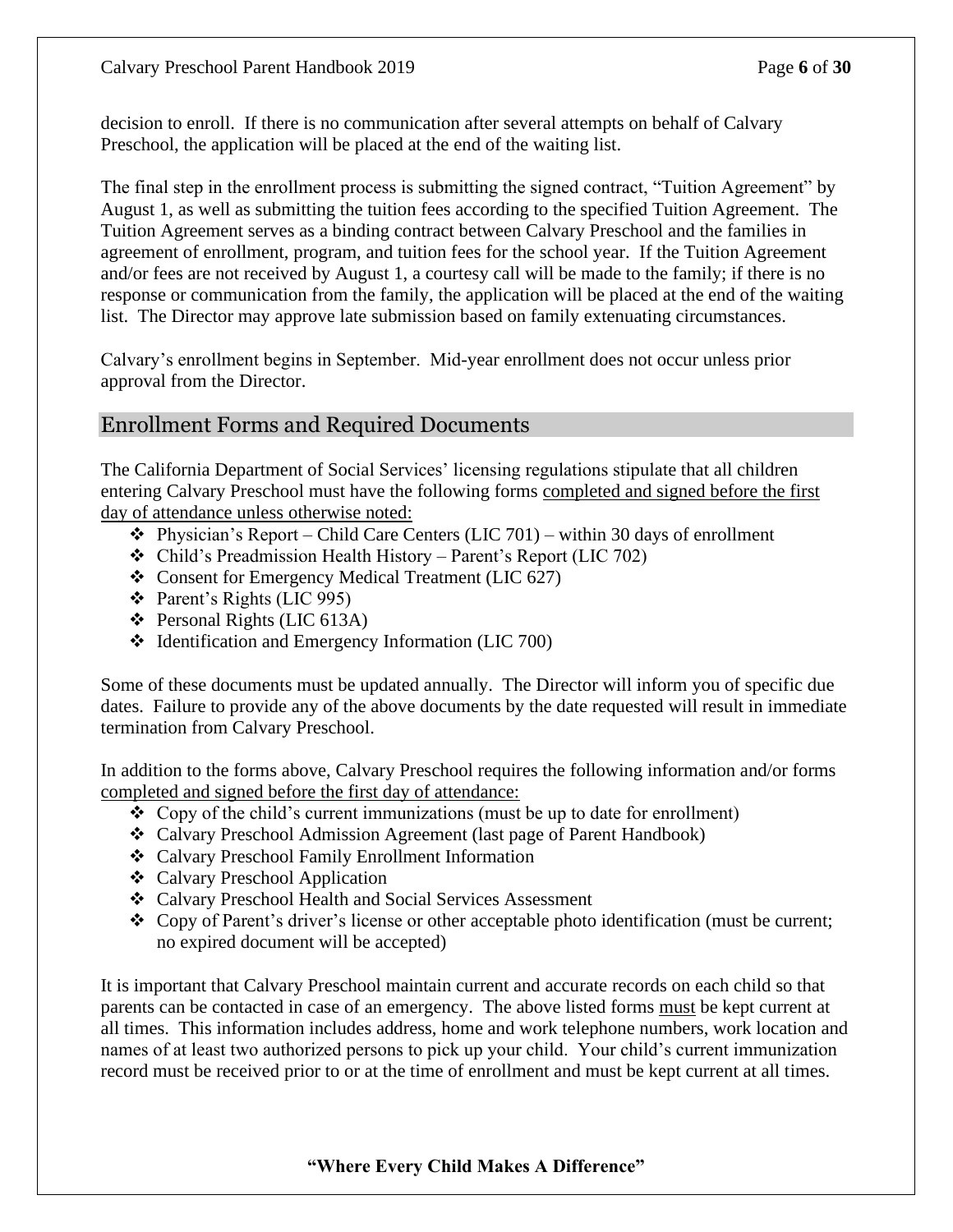It is your responsibility to notify the Director of any changes. Failure to do so may result in termination of services.

It is the responsibility of the enrolling parent or legal guardian to accurately complete and sign all enrollment forms and keep the information updated as needed. By signing the enrollment forms, the enrolling parent or legal guardian is also certifying that they have legal authority for the child. California law is clear that parents who have joint legal custody have equal access to all information regarding the child including enrolling the child and making changes to the enrollment information. Court orders are required to prevent a parent or legal guardian from certain activities such as picking up the child or visiting the child at Calvary Preschool. We reserve the right, however, to prohibit individuals from being at Calvary Preschool if the health and safety of any child or staff is threatened or compromised.

# Tuition

Calvary Preschool is a 501 (c) 3 not-for-profit corporation that receives its funding through tuition as the main source of income for and, we rely on these fees to assure that we can continue to provide quality early education and care for your child at the most affordable rates possible. The cost of nutritious snacks is included in your weekly fee. Tuition fees are subject to change at any time with a 30-day written notice.

Since full and timely payment of tuition is critical to our ability to maintain our operations, we would like to outline our policies and procedures regarding the payment of fees to Calvary Preschool, as follows:

- $\triangle$  Tuition is billed a month in advance. Tuition is due on the 1st of every month. Tuition may be sent to Calvary Preschool by mail, but must be received by the due date. Tuition dropbox is located outside the Preschool Office.
- ❖ Tuition may be paid by personal check, money order, and cash, payable to Calvary Preschool. Credit cards may be used at the on-line parent portal only. Returned checks will be subject to a \$25.00 returned check fee. If a check is returned, you will be notified and will be expected to obtain a money order for the original check amount plus the returned check fee. If this occurs twice, you will be required to pay your weekly tuition with a money order. Checks will not be accepted as payment.
- $\cdot \cdot$  Tuition may be paid up to three months in advance. Tuition may not be paid in installments or on later days of the week unless prior approval by the Director.
- ❖ Tuition is charged Monday through Friday, including Holidays and Staff In-Service days when Calvary Preschool is closed. The exception is Holiday Break and August In-Service, both of which the All-Day program is not billed.
- $\div$  There is a 20% sibling discount. The discount will apply to the second child enrolled.
- ❖ There is no reduction in the weekly tuition amount if your child is sick or on vacation. Payment of your tuition assures that your child's place in our program is maintained during his or her absence.
- ❖ If your child is ill or the family is going on vacation, Calvary Preschool should be notified so that your child's place in the program is maintained. An absence of five (5) consecutive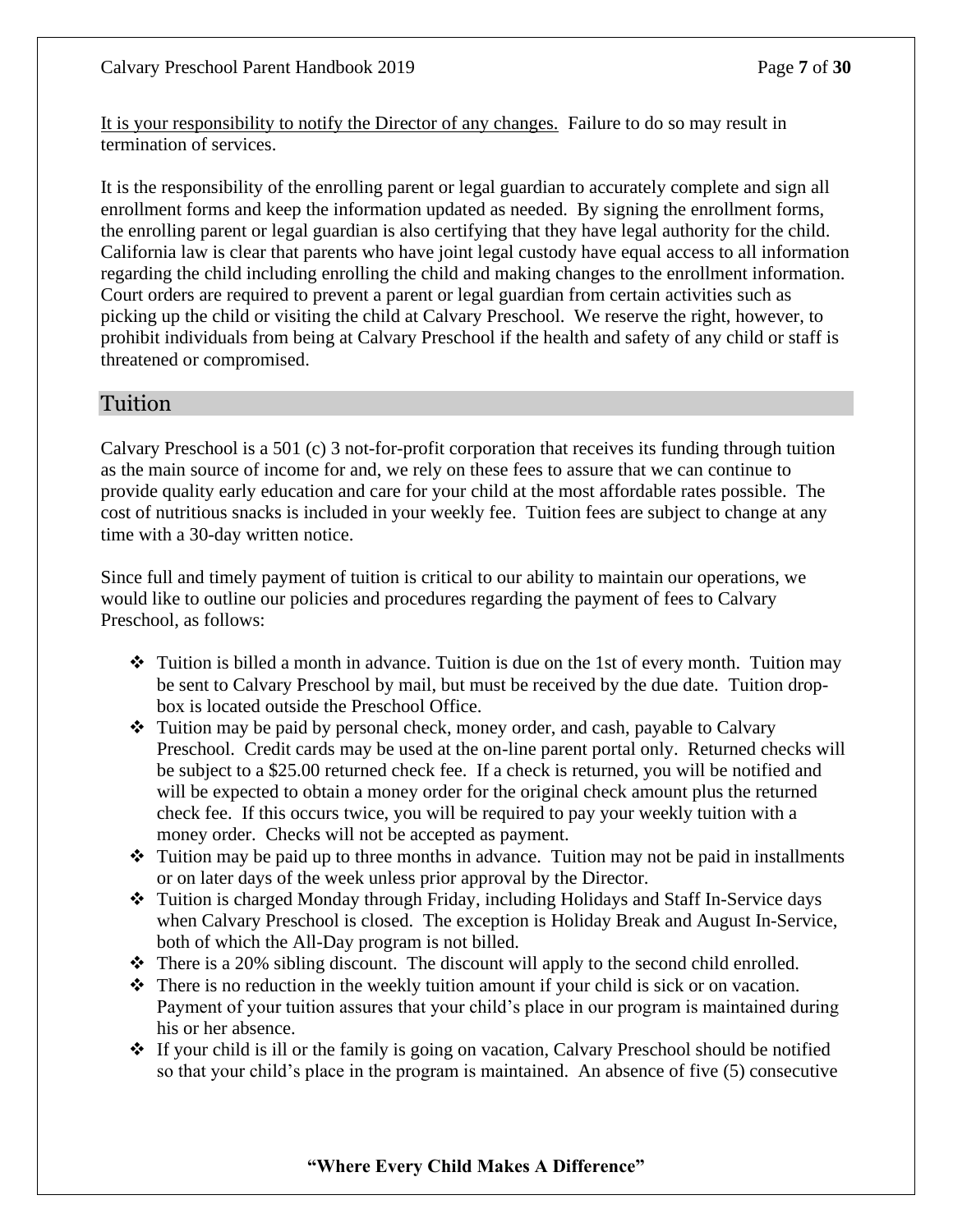days when Calvary Preschool has not been notified will result in immediate termination of enrollment. All outstanding tuition and fees will be due immediately.

- ❖ If your child is not picked up by the time Calvary Preschool closes at 6:00 p.m., a late fee of \$15.00 for each ten minute period (or portion thereof) will be charged.
- ❖ Parents are responsible for the weekly tuition until Calvary Preschool has been notified that you plan to discontinue enrollment. If you wish to withdraw your child from the program, you are required to notify the Director by giving a written notice **at least two (2) weeks in advance of your child's intended withdrawal from Calvary Preschool or pay tuition equal to two weeks.**
- ❖ Calvary Preschool reserves the right to discontinue services if tuition and any late fees are not paid in a timely manner as detailed above.
- ❖ Calvary Preschool may accept a reasonable repayment plan from the parent(s) for payment of delinquent fees. Family may continue to receive services for the child, provided the parent(s) pays current fees when due and complies with the provisions of the repayment plan. If parent does not comply with the repayment plan, services will be immediately terminated.

#### Refund Conditions

There are no refunds for the weekly tuition. Please refer to the above stated policy, which requires at least two weeks written notice to discontinue your child's enrollment.

# All-Day and Half-Day Programs/Hours of Operation/Closures

The **All-Day Program** hours of operation are 7:00 A.M. to 6:00 P.M., Monday through Friday. Calvary offers an All-Day Program for 2 days (T/TH), 3 days (M/W/F), or 5 days (M/T/W/TH/F).

The **Half-Day Program** hours of operation are 8:50 A.M. to 11:45 P.M., Monday through Friday. Calvary offers a Half-Day Program for 2 days (T/TH), 3 days (M/W/F), or 5 days (M/T/W/TH/F).

The Half-Day Program offers the following add-on options for before and after care:

- ❖ Early Drop-Off offered Monday through Friday from 7:30 A.M. to 8:50 A.M for an additional \$10 per day.
- ❖ Need extra time? Calvary Preschool offers various opportunities for children in the Half-Day Program to stay longer to enjoy enrichment activities. Extended Lunch Programs are available from 12:00 P.M to 3:30 P.M. for additional fees between \$15-30, depending on the pick-up times. The Extended Lunch Programs will be held in Classroom 10 and taught by Calvary's Teachers and Support Staff. Parents may pick-up anytime during lunch programs, however, rates will apply for the full class. **Late charges after 3:30 P.M. are \$10 per 5 minutes.**

Calvary will be closed for the following Holidays and Staff Training (refer to the academic calendar)

- ❖ Labor Day
- ❖ Last week in August for Staff Development In-Service Training
- ❖ Mid-October 1 day for Staff Development Training
- ❖ Veteran's Day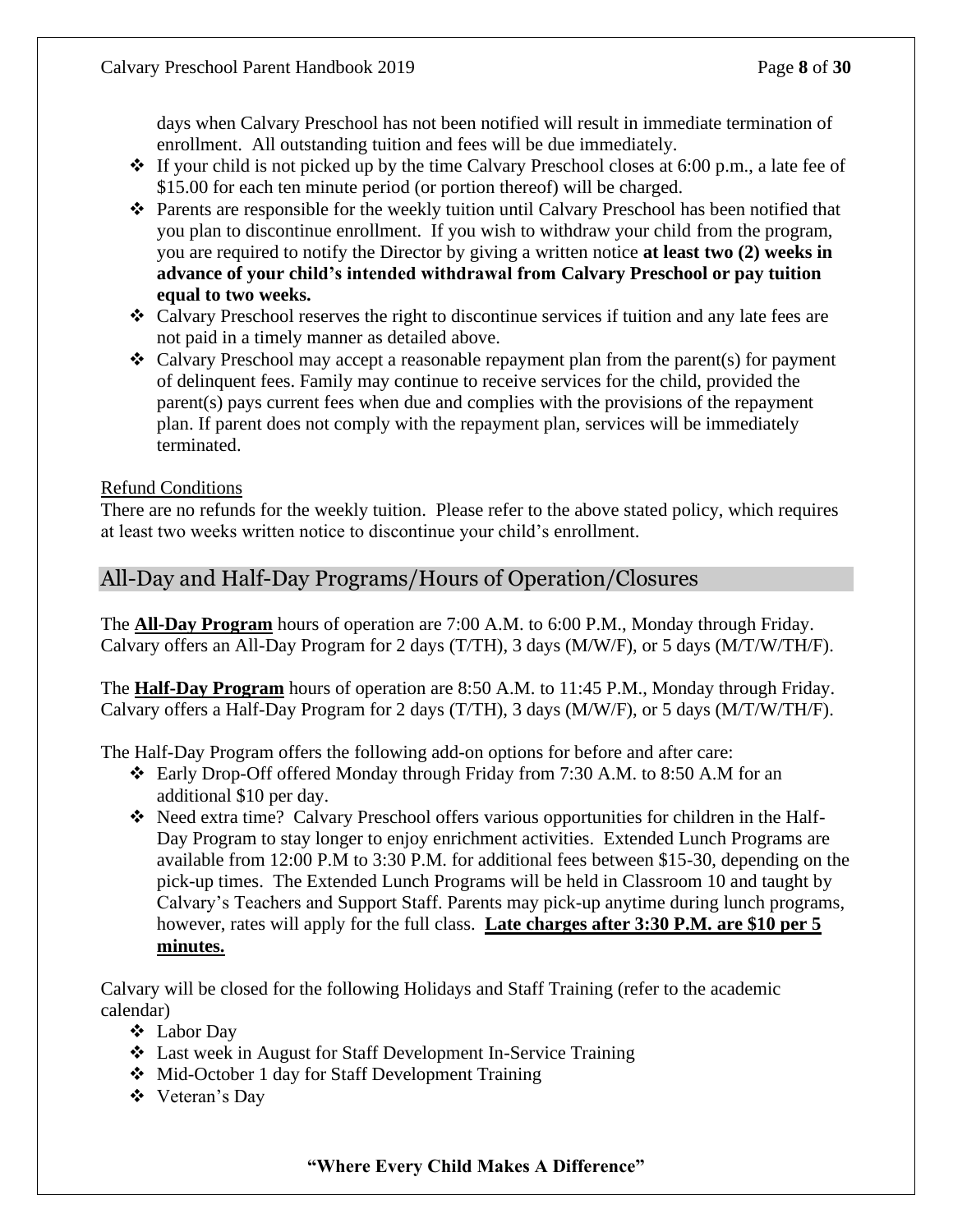- ❖ Thanksgiving and Friday following Thanksgiving Day
- ❖ Christmas Holiday Break
- ❖ 2-3 days in January for Staff Development In-Service Training
- ❖ Lincoln and Washington's Birthday
- ❖ Spring Break in accordance with SPUSD calendar (for Half-Day Program only)
- ❖ Good Friday close at 12:00 noon
- ❖ Memorial Day
- $\div$  4<sup>th</sup> of July
- ❖ Parent-Teacher Conferences (refer to academic calendar and section, "Parent Involvement" page 21)

Once your child is enrolled in the designated program and days of choice there may be preferences to switch days, program, or to switch days and program. Requesting to switch to an alternate day or program occurs by submitting the request in writing to the Director. The request may or may not be granted due to enrollment capacity. However, the request will remain on a wait list as capacity becomes available. Calvary Preschool strongly encourages families to firmly decide on a program and remain in the designated program. If there is a request to switch to another program or day, and the request is granted, it is Calvary's policy to remain in the new program for the remaining of the school year, and therefore no further requests will be granted.

# Daily Schedule

A regular predictable schedule helps children build friendships with adults and children. To better support their intellectual development they need uninterrupted and predictable time to explore learning materials as well as participate with peers in large and small group activities planned by the teachers. In order for a child to fully experience and benefit from the program and curriculum, parents are asked to bring their children on time and pick them up on time. A daily schedule is posted in each classroom and a copy is available upon request.

All children must be dropped off by 10:00 AM to fully experience our program, curriculum, and classroom structured routine. Calvary Preschool will not allow a child to attend after 10:00 AM, unless prior approval from the Director.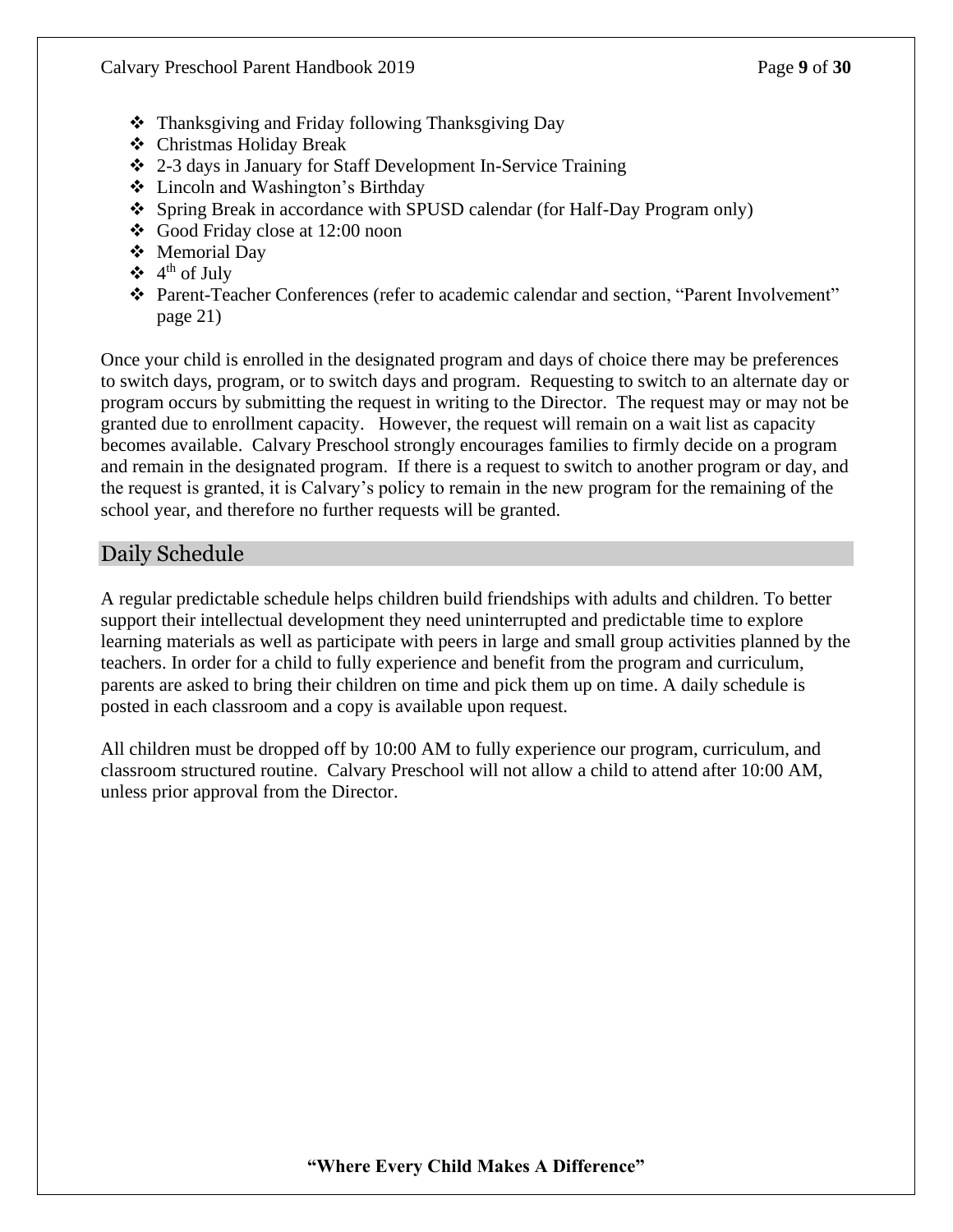# **OUR PROGRAM AND CURRICULUM**

# Accreditation by the National Association for the Education of Young Children (NAEYC)

Calvary Preschool is proud to be accredited. Early childhood programs accredited by the National Academy of Early Childhood Programs—NAEYC's (National Association for the Education of Young Children) accreditation department—have voluntarily undergone a comprehensive process of internal self-study, invited external professional review to verify compliance with the Criteria for High-Quality Early Childhood Programs, and have been found to be in substantial compliance with the Criteria. The criterion addresses all components of a high-quality early childhood program:

- ❖ Interactions among teachers and children,
- ❖ Curriculum,
- ❖ Relationships among teachers and families,
- ❖ Staff qualifications and development,
- ❖ Administration,
- ❖ Staffing,
- ❖ Physical environment,
- ❖ Health and safety,
- ❖ Nutrition and food service, and
- ❖ Evaluation.

A copy of the Criteria can be obtained from NAEYC's Academy [\(www.naeyc.org\)](http://www.naeyc.org/).

# Our Curriculum

Calvary Preschool provides an educational program designed to meet the needs of the whole child. This program is based on the knowledge that young children are active learners involved in a process that uses all their senses as they work, and play with people and materials. Professionally trained Teachers and Staff plan activities and arrange stimulating learning environments which are appropriate for the different developmental stages of a child's life.

Our curriculum is built around ideas of interest to the children. Each day there are opportunities for all children to explore materials and create meaningful experiences. This is what comprises an **"Emergent Curriculum"**. The activities *emerge* from the daily life of the children and adults in the program, particularly from the children's own interests; it reminds us that spontaneity always has a place in the environments where young children play and learn. Nevertheless, as the word *curriculum* conveys, there is also Teacher planning and facilitation in such environments; it is not a "free-for-all" – there *is* a curriculum.

Our curriculum at Calvary Preschool is based on the premise that children learn by doing. We believe that your child will discover and learn by making the decisions needed to work through an activity, rather than being told exactly how to accomplish a task. As a result of this processoriented approach, you will find that no two-art projects look the same, for example, and your child will discover many individual approaches to accomplish a task; thus, your child will not be asked or required to complete activities in a specific manner. Rather, we support the interest of each child,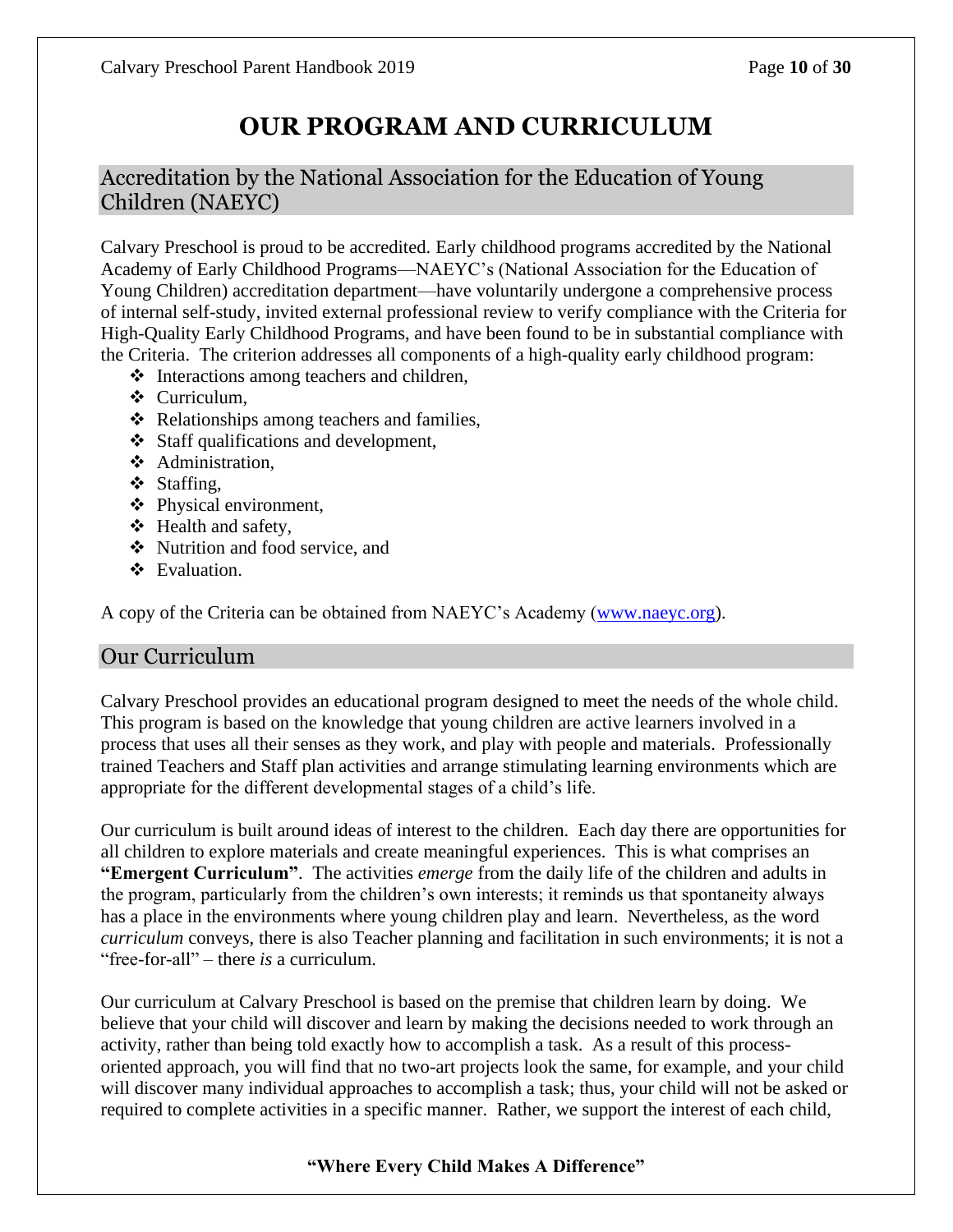helping them to grow in their social-emotional and cognitive skill development through hands-on experimentation with materials and concepts.

Our **Emergent Curriculum** provides opportunities in several basic areas:

- ❖ Language and Literacy—children are encouraged to talk, sing, listen, or otherwise use language and experience written material. Examples are flannel board stories, books, dramatic storytelling, dictations and puppet play.
- ❖ Mathematical Thinking—children are encouraged to develop a sense of number and quantity. Examples are activities that include counting, determining more or less, larger or smaller, how many, recognizing patterns and shapes and developing a sense of time awareness.
- ❖ Scientific Thinking—children focus on the world they know and understand. Knowledge grows from the child's innate need to discover. Examples are measuring, comparing, using the five senses, questioning, predicting and analyzing results.
- ❖ Social Studies—children explore the roles of relationships in their world. Examples are dramatic play, block building, recognizing similarities and differences in people, families and professions, and understanding the reasons for social expectations.
- ❖ Personal and Social Development—children are encouraged to develop a self-concept and self-control through interacting with others, problem solving, and conflict resolution.
- ❖ Physical Development—includes large and small motor development, and an understanding of personal health and safety.
- ❖ The Arts—encourage children to express their creativity through art, self-expression, music, and dramatic play.

The day is a blend of child-initiated and Teacher-initiated activities including group time, free choice times, outdoor play, appropriate meals, snacks and rest times.

The Evidence of Learning Outcomes will include the following in each classroom:

- ❖ Curriculum webbing displays of a topic and coordinates of the learning areas, such as language/literacy, mathematical thinking, or physical development.
- $\triangle$  Photographs of the children participating and engaging in projects, small group work, experiments, or other related learning experiences.
- ❖ Quotes from the children
- ❖ Individual or group work
- ❖ Projects throughout the classrooms

#### Programming

Calvary Preschool has many wonderful traditions and special events throughout the year that all children and families will be invited to attend. The events may include Parent-Orientation Night, Halloween Sing-A-Long & Parade, Thanksgiving Feast Chapel, Christmas Program & Potluck Lunch, Snow Day, Literacy Week, NAEYC Week of the Young Child, Trike-A-Thon, Open House, Mother's Celebration Tea, Donuts with Fudge, 4<sup>th</sup> of July Sing-A-Long & Parade, Graduation, and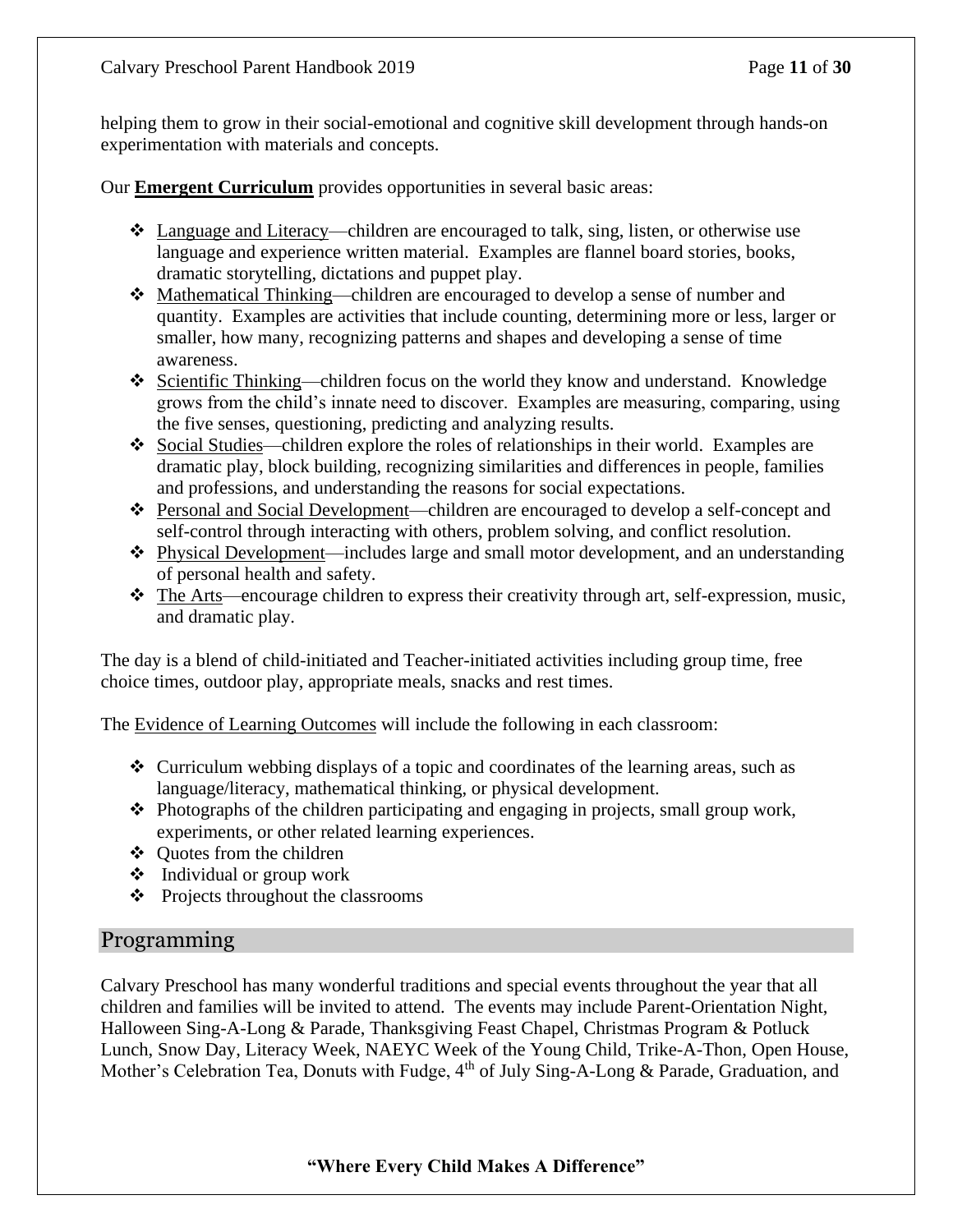Camp Calvary (summer Half-Day program). Calvary welcomes all families to attend the family friendly year round events.

#### Staff Qualifications and Ratios

Calvary Preschool's staff is composed of professionals trained in Early Childhood Education. It is important to select the employees with the best education and experience. All of our Teachers meet or exceed qualifications as required by California Licensing. Most of our staff has their Associate's or Bachelor's degree. Many of our staff has their Child Development Permit issued by the State of California's Commission on Teacher Credentialing.

All staff is fingerprinted for submission to California's Department of Justice (DOJ) who then completes a criminal background check. Prospective staff is not allowed to work with children until we have received clearance from the DOJ.

The ratios represent the greatest portion of the day. At certain times of the day, such as when children and staff are entering and departing the center, the ratios may increase or decrease slightly, but are still within state Licensing requirements (1:12 for 2-5 years of age).

Calvary Preschool is licensed to operate by the California Department of Social Services, Community Care Licensing Division and California Department of Education, Child Development Division.

#### Staff Development Program

Calvary Preschool supports the professional development of its teaching staff through a formal incentive program. Teachers who complete a minimum of 30 hours per year of approved training opportunities (workshops, seminars, conferences, programming collaborations, reflections, etc.) and develop a plan to use what they learn in their classrooms are eligible to receive a financial incentive at the end of the year. This program is supported by Calvary Preschool and is overseen by the Director.

Calvary Preschool encourages Teachers to continue their training at the college level, as well as provides two In-Service training sessions each year. Regularly scheduled staff meetings and professional development activities encourage staff members to continually increase their knowledge of developmentally appropriate teacher practices so that they may better serve young children.

#### Communication Systems

Open communication is vital to your child's successful experience at Calvary Preschool. We have an open door policy. Parents are welcome visitors at any time; however, we recommend making arrangements with your child's teacher to maintain classroom routine and efficiency. We welcome your comments, suggestions and concerns. Several communication channels are established so we encourage you to take advantage of these or make additional suggestions.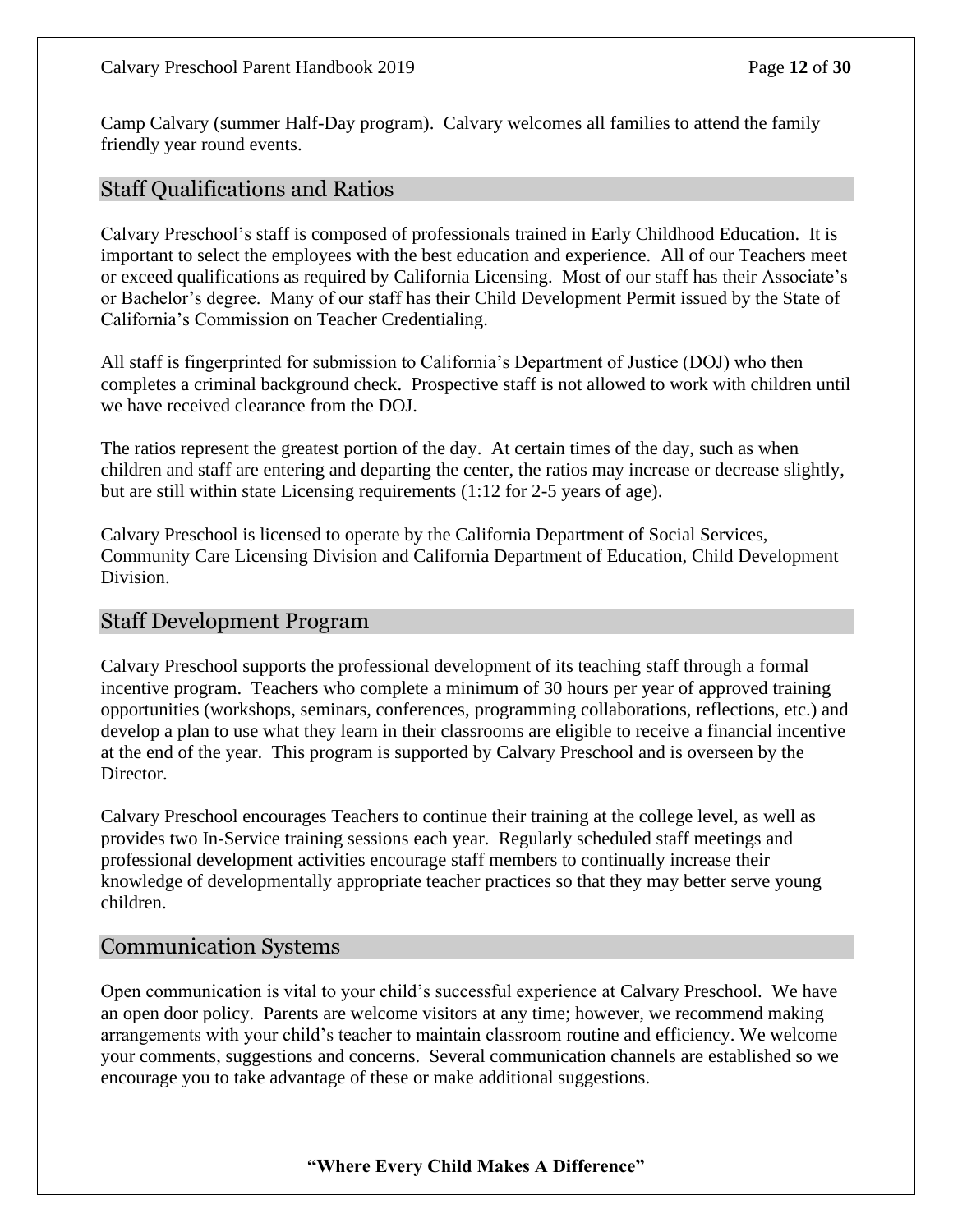#### Parent Board

This bulletin board or information area is used for information such as curriculum, menus, daily schedules, and general announcements. There is a parent board in each classroom as well as bulletin boards throughout the Calvary Campus. Some classrooms also use a dry erase board to communicate the highlights of the day to families.

#### Preschool Weekly/Daily Reports

Daily reports provide feedback to parents on their child's eating, sleeping, potty/use of toilet, and activities their child participated in that day. For the younger classrooms, the report will be provided daily during the months of September and October, and then the report will be a weekly report.

#### Parent File

Each family has a parent file located in their child's classroom. Communications from the program, teacher notes, or Scholastic Book order forms can all be found in your parent file or in your child's cubby. Your child's art and other projects may also be found in your file or child's cubby. **Please make every effort to check your file and your child's cubby on a daily basis.**

#### Program Updates and Reminders Monthly Newsletter

The Director emails an electronic newsletter with programming information, updates, reminders, and other related information. They contain important information such as special events, general classroom news, and announcements. These will be emailed to email addresses provided on the enrollment forms.

#### Face-to-Face Conversations

It is always helpful for Teachers to know when major changes happen in a child's life. These changes could include a family death, moving to a new residence, loss of a parent's job, a parent away for business, someone from the immediate family moving out of the home, etc. Children often are worried about these incidents but do not know how to express their concerns. The child's behavior may be affected. We are better able to assist your child when we are aware of these changes in the home. Staff is available and open to your comments and suggestions. We are here for you and your child, so do not hesitate to communicate with them frequently. Please check with the Director as to the best times for extended conversations.

#### Parent-Teacher Conferences

Parent-Teacher Conferences are offered twice a year. More information regarding these conferences can be found on page 20 in the section on "Parent Involvement."

#### Early Intervention Program

Calvary Preschool believes strongly that the early detection of possible learning and behavior problems is important. Many children are able to overcome mild to moderate behavior and learning disabilities when discovered at an early stage and appropriate activities are initiated.

Calvary contracts services with a local Psychologist that collaborates with the Director and Teachers for observations and Parent-Teacher Conferences if and when an area of development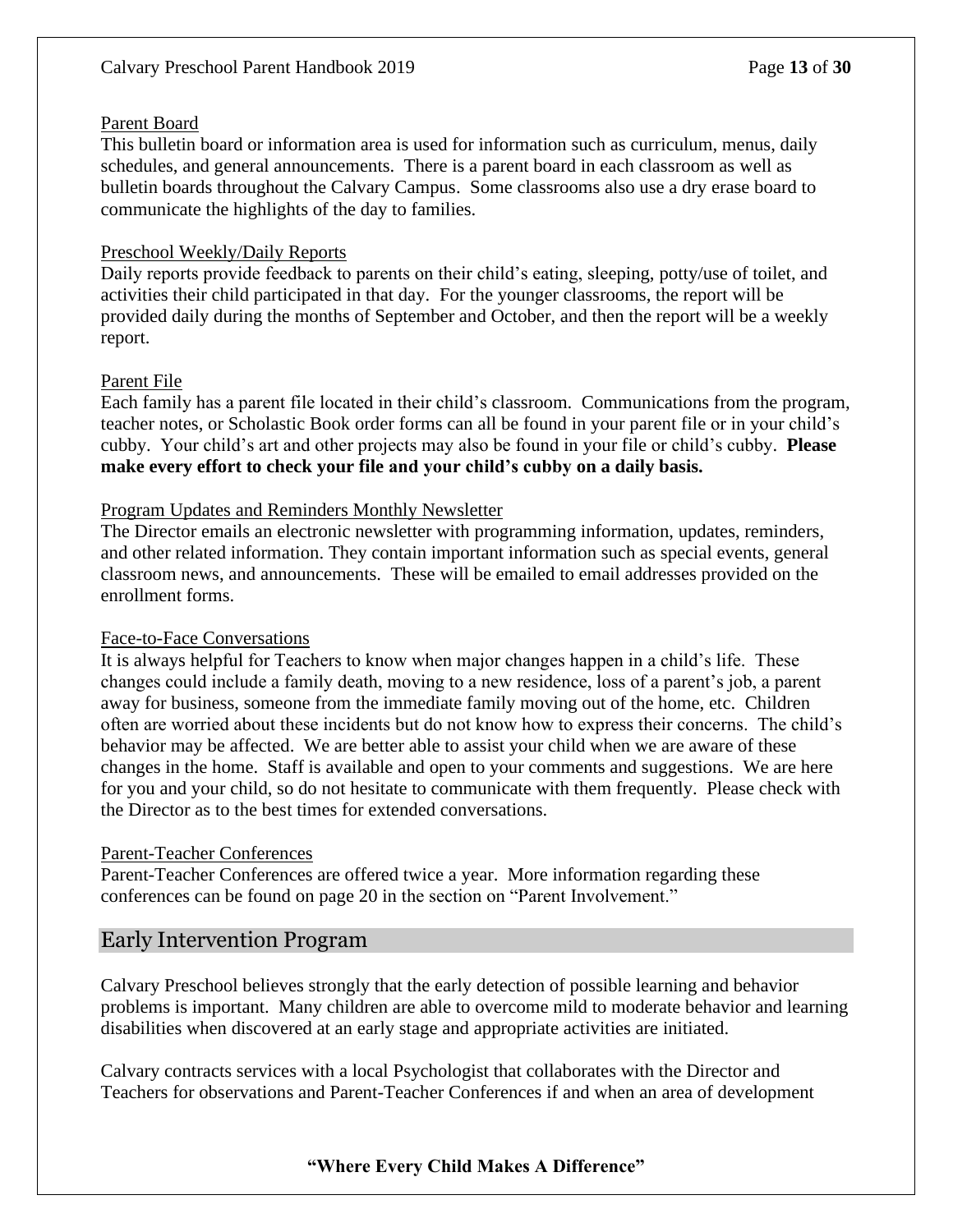needs to be addressed. It may become necessary to place a child and family on a behavior contract so that when a child's behavior is excessive, or causes an immediate threat to the health and safety to them, to the other children or to staff, the parent will be contacted and expected to pick up the child within a specified amount of time. Failure to abide by the behavior contract agreement, or unwillingness to agree to a behavior contract, will result in termination from the program.

#### Health and Safety

Children are expected to be in good health and able to participate in the planned activities. Calvary Preschool has several policies and procedures that are strictly followed for the health and well-being of each child in the program. Please read these carefully and talk to the Director if you have any questions.

#### Health Information Required

Current immunization, TB records, and a physical examination are required to be on file for each child.<sup>2</sup> Failure to provide required health information will result in termination from the program.

#### Daily Health Check

Your child's health status will be checked each day by the teacher. This health check may be informal; however, if your child appears to be showing signs of illness, he/she may not be admitted into the program that day.

These daily health inspections allow staff an opportunity to check each child for any potential illness. It also allows time for communication between parents and staff to discuss how the child has been feeling and whether there has been an exposure to any contagious diseases.

When doing the daily health check, we are looking for signs of illness such as, but not limited to, the following:

- ❖ Unusual behavior (Examples are crankiness, pain, discomfort, very sleepy, the child may not "look or act like themselves", or doesn't appear well enough to participate in routine school activities)
- $\div$  Fever over 101 degrees
- ❖ Skin that is flushed, pale or unusually warm to the touch
- ❖ Sores on any part of the body that are open, have fluid in them or appear infected
- ❖ Unexplained skin rash, especially when accompanied by fever or behavior changes
- ❖ Red eyes with white or yellow discharge and/or crusty eyes
- ❖ Sore throat with fever and swollen glands or mouth sores with drooling
- ❖ Itchy scalp, or (during a lice outbreak) nits
- $\triangleleft$  Excessive coughing
- ❖ Runny nose—a child with a runny nose (green, yellow or clear) should only be excluded if they also appear ill, are too sick to participate and/or have any other symptoms that they need to be excluded for.

<sup>&</sup>lt;sup>2</sup> "Current" is defined as within 30 days from the child's enrollment date.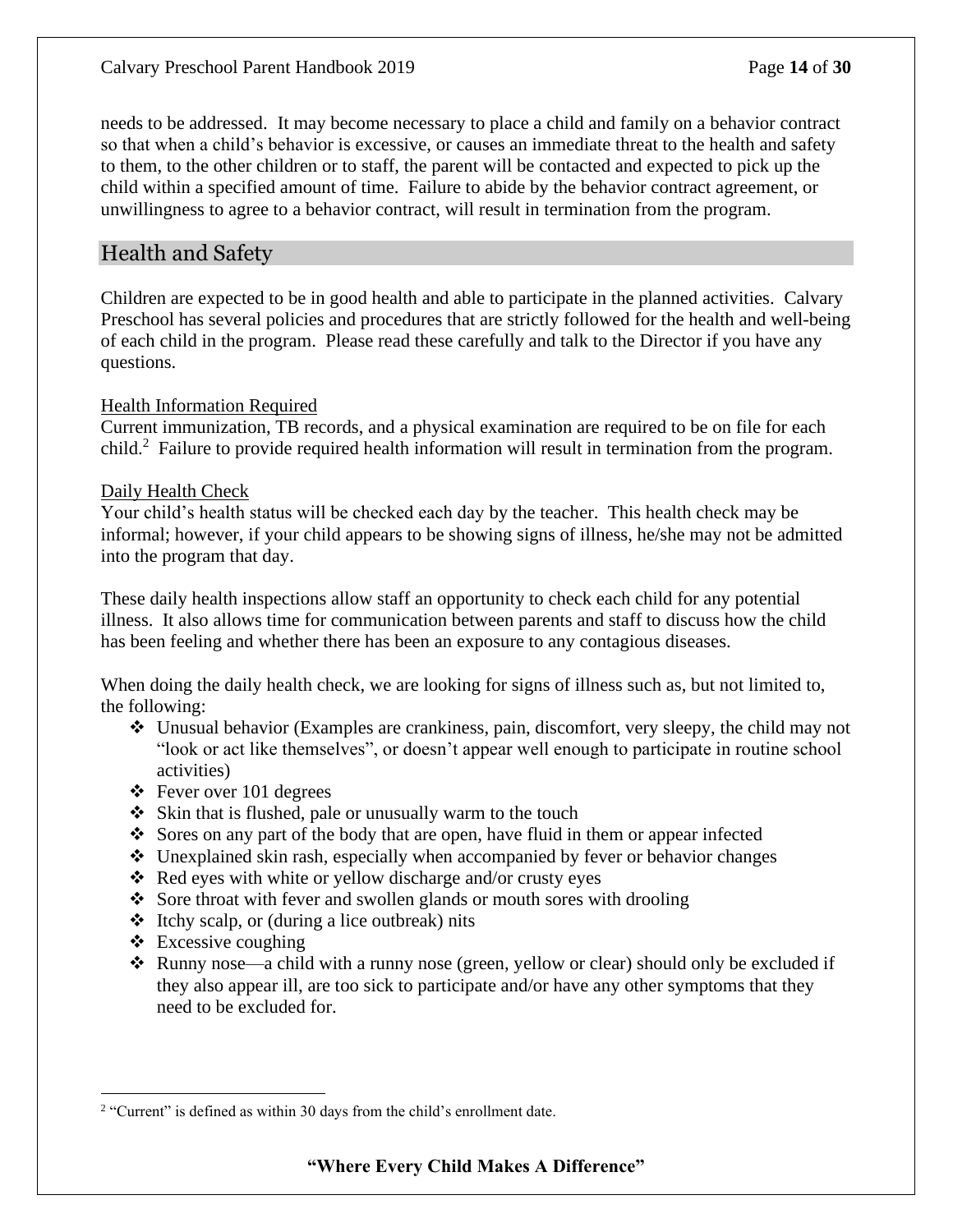A child should NOT attend if they have the following:

- $\triangle$  Any illness that prevents the child from participating comfortably in activities.
	- Your child's Teacher makes the decision about whether a child is participating comfortably relative to the staff's ability to provide care.
- ❖ Any illness that results in a greater need for care than the staff can provide without compromising the health and safety of the other children.
	- Your child's Teacher makes the decision about whether staff can care for the child without putting the other children at risk.
- ❖ The child has any of the following conditions, unless a health care professional<sup>3</sup> has found that the child can be safely included in the program:
	- **Blood in stools** not explainable by dietary change, medication, or hard stools.
	- **Chickenpox (Varicella-Zoster),** until all sores have dried and crusted (usually 6 days).
	- **Diarrhea**, defined by two or more watery stools, decreased form of stool that is not associated with changes of diet, and increased frequency of passing stool, inability to use the toilet. Children with diarrheal illness of infectious origin generally may be allowed to return to the program once the diarrhea goes away. Exceptions are:
		- o Children with diarrhea caused by *Salmonella TYPHI* must stay at home until 3 stool cultures test negative and the health department clears the child's return.
		- o Children with diarrhea caused by *Shigella* or *E. coli 0157* must stay home until 2 stool cultures test negative, and the health department approves the child's return.
	- **Fever** (above 101 degrees orally, above 102 degrees rectally, or 100 degrees or higher axillary (armpit or forehead), accompanied by behavior changes or other signs or symptoms of illness.
	- **Head lice (Pediculosis),** from the end of the day until after four full days of treatment.<sup>4</sup> Refer to Calvary's Lice Policy.
	- **Hepatitis A virus**, until 1 week after beginning of illness, jaundice (yellow skin and eyes), or as directed by the health department when passive immunoprophylaxis (currently, immune serum globulin) has been administered to appropriate children and staff members.
	- **Herpes simplex lesions**.
	- **Impetigo**, until 24 hours after treatment has been initiated.
	- **Measles**, until 4 days after onset of rash.
	- **Mouth sores with drooling**, unless a health care provider or health department official determines that the child is not infectious.
	- **Mumps**, until 9 days after onset of parotid gland swelling.

<sup>&</sup>lt;sup>3</sup> Throughout this manual, "health care professional," "health care provider," or "physician" means the child's pediatrician, not a family member who is a physician, and not the physician of another family member.

<sup>4</sup> Please contact your health care professional if you have any questions regarding appropriate treatment.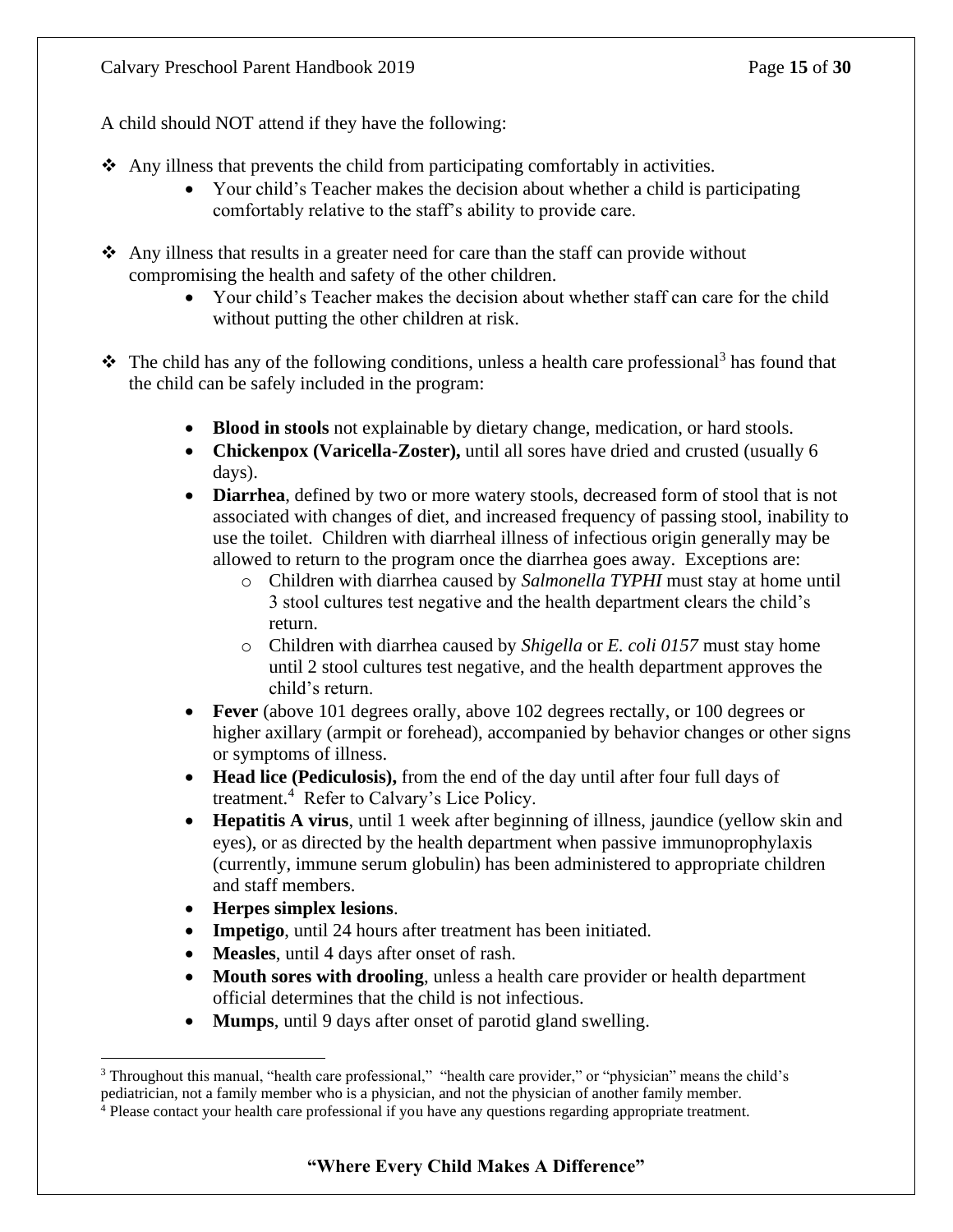- **Persistent abdominal pain** that continues more than 2 hours or intermittent pain associated with fever or other signs or symptoms.
- **Pertussis**, until 5 of the 14 days of appropriate antibiotic treatment has been completed.
- **Pink eye** Purulent conjunctivitis (defined as pink or red conjunctiva with white or yellow eye discharge), until after treatment has been initiated. In epidemics of pink eye without pus, exclusion shall be required only if the health authority recommends it.
- **Rash with fever or behavior change**, until a health care provider determines that these symptoms do not indicate a communicable disease.
- **Rubella**, until 6 days after onset of rash.
- Scabies, until after treatment has been completed.
- **Shingles** (herpes zoster), if the rash cannot be covered up.
- **Strep throat or other streptococcal infection**, until 24 hours after initial antibiotic treatment and cessation of fever.
- **Symptoms and signs of possible severe illness**, including:
	- o Sluggishness that is more than expected tiredness.
	- o Uncontrolled coughing.
	- o Inexplicable irritability or persistent crying.
	- o Difficult breathing.
	- o Severe wheezing.
	- o Other unusual signs for the child.
- **Tuberculosis**, until a health care provider or health official states that the child is on appropriate therapy and can attend the program.
- **Vomiting** two or more episodes of vomiting in the previous 24 hours until vomiting stops or until a health care provider determines that the cause of the vomiting is not contagious and the child is not in danger of dehydration.

Once at Calvary Preschool, if a child develops any of the above illnesses or symptoms, the parent or other authorized persons will be called and may be required to pick up the child within one hour of time.

Please remember that staff is making judgment calls regarding potential illnesses and they are not medical personnel. They look at each child's case individually and are sensitive to the fact that family members need to go to work and school. Exclusion from Calvary Preschool is to protect your child as well as the others within the program. If there is a disagreement between the parent and staff member regarding exclusion, please refer to the Director.

Plan ahead:

- ❖ Parents should keep emergency phone numbers current
- ❖ Make plans for who will care for your child if they are too sick to attend Calvary Preschool or need to go home unexpectedly

**When your child is sick, please be sure to promptly notify Calvary Preschool office staff of their diagnosis and treatment. Also notify them if your child has a contagious disease or has**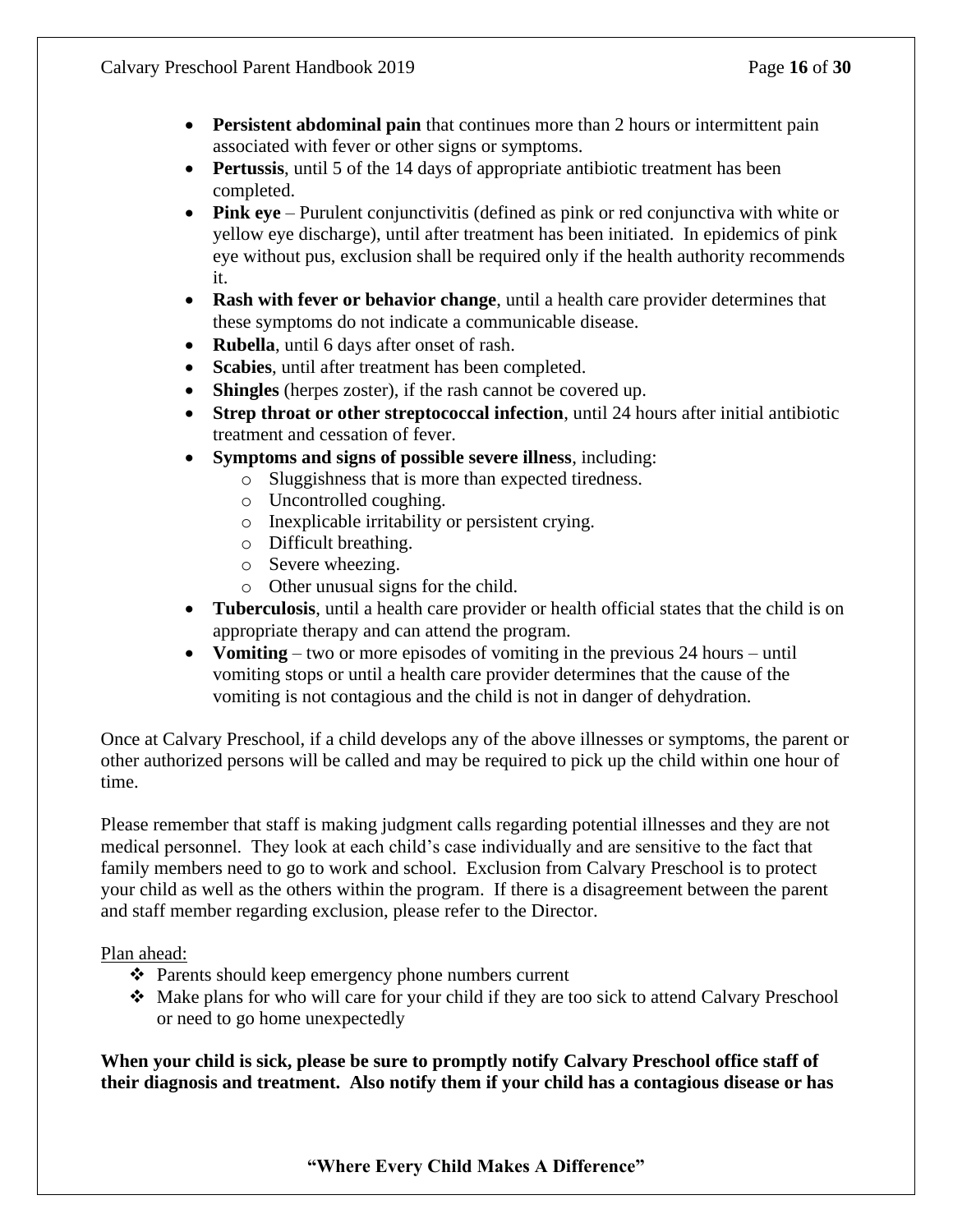**been exposed to one.** Such reports are treated with confidentiality. When necessary, the Director will need to notify families at Calvary Preschool of a potential exposure to a contagious disease.

#### Guidelines for Returning to School

Children may return to school as long as none of the aforementioned symptoms are present. Children who are prescribed antibiotics, in any form, are required to be on the medication for a period of 24 hours prior to returning to school. Children must be fever-free for a period of 24 hours (without the use of medication to reduce fever) before returning to school. A permission to return to school note from the Physician is required for:

- ❖ Pink eye or conjunctivitis
- ❖ Contagious looking rashes e.g., scabies, impetigo, scarlet fever
- ❖ Strep throat or mouth sores with drooling
- $\div$  Hepatitis in family
- $\triangleleft$  Meningitis in family
- $\triangle$  Any child that has been sick for three (3) or more consecutive days
- ❖ Any time a child is hospitalized or has a procedure done as an "outpatient" basis

Calvary Preschool has the right to request a permission to return to school note at any time it is in the best interest of the program. Calvary Preschool also reserves the right to exclude a child with signs of illness even if a permission to return to school has been obtained. If you felt it was serious enough to seek medical assistance, please remember to ask for a permission to return to school note while still at the Physician's office. A permission to return to school note needs to be from the child's primary physician or their medical group partner and not from a family member who is a physician.

#### Injuries

The staff work very hard to keep children safe and well, however, occasionally typical childhood accidents, such as bumps, scrapes and falls, occur while in care. Calvary Preschool staff will tend to minor injuries that can be adequately dealt with by using soap, water, antiseptic solution, ice and bandages. Please note that a signed consent form must be on file for the application of antiseptic solutions such as but not limited to Bactine or Neosporin. An Ouch Report will be completed to inform you of the type of injury, location on the child's body, how the injury occurred, where the injury occurred, treatment and the child's reaction to the injury. Please note any injuries to the head or face, a call to the parent will be made immediately. In such cases, it will be recommended for the parent to decide on medical care and treatment.

If your child becomes injured while at Calvary Preschool, these steps will be followed:

- 1. The seriousness of the injury will be assessed.
- 2. First-aid will be administered.
- 3. If necessary, parents will be contacted.
- 4. Persons listed on your emergency form will be contacted if we are unable to contact you. **It is essential that you notify Calvary Preschool if you are not going to be at your regularly scheduled work or training site, and leave an alternate phone number.**
- 5. Arrangements will be made to have the child taken to the office if necessary.
- 6. You or the person you designate (must be on emergency form authorizing them to pick up) must pick up your child as soon as possible (within an hour) if you are called.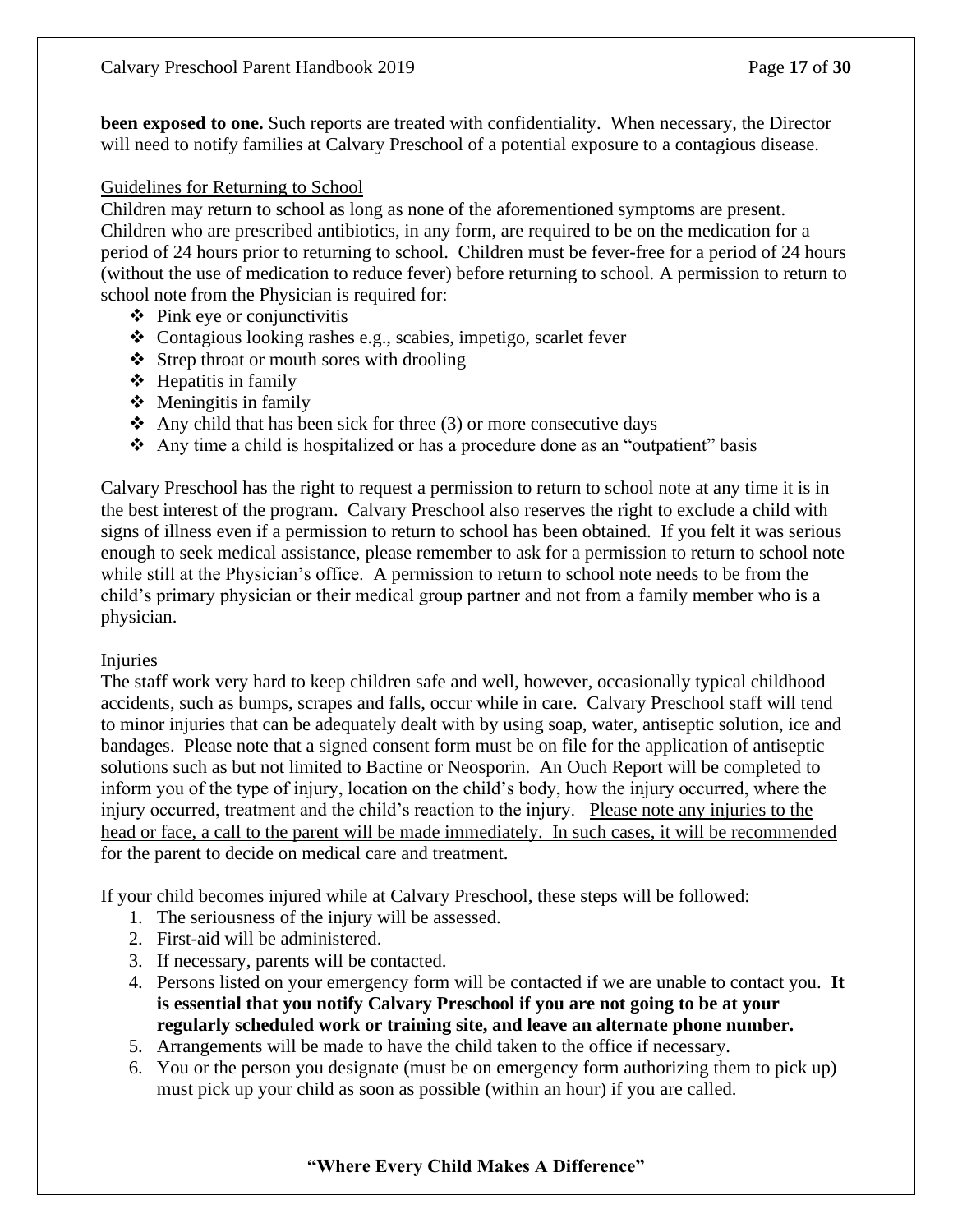- 7. After a medical evaluation and/or treatment are administered, please contact Calvary Preschool to inform us of your child's status.
- 8. A return-to-school note from the physician treating your child must be provided when your child returns.

While our Teachers are extremely vigilant, sometimes it is possible for a minor injury to go unnoticed, especially if the child does not react to it or does not communicate it to his/her Teacher. Should this occur, please bring it to the immediate attention of your child's Teacher and the Director.

#### **Medications**

Parents are strongly encouraged to give medications to their children at home. However, if it is necessary for your child to receive medication while at Calvary Preschool, the following will apply:

Prescription Medication

- ❖ Container must have the original pharmacy label listing the child's name, physician's name, name of medicine, issue date, dosage, expiration date, and directions for administration and storage.
- ❖ Correct and clearly marked dosing instrument (dosing syringe, cup, etc.) must be provided. Teachers will NOT use teaspoons or measuring spoons or any other measuring instrument to administer medication.
- ❖ Container should be child resistant.
- ❖ Medication must be prescribed in the United States.
- ❖ Medication must be for the current illness.

Non-prescription Medication

- ❖ Must be in the original container which gives directions for safe use, expiration date, list of active ingredients, name and address of manufacturer, and be labeled with the child's name and date.
- ❖ Dosage instructions and reason for receiving medication from a Physician must accompany the medication. Physician's dosage must be in accordance with instructions on label.
- ❖ Correct and clearly marked dosing instrument (dosing syringe, cup, etc.) must be provided. Teachers will NOT use teaspoons or measuring spoons or any other measuring instrument to administer medication.
- ❖ Medication must be for the current illness.

If your child needs to receive medication during the day, inform your child's Teacher and give the medication to them. Parents will need to complete a Medication Consent Form (available in the office) for all medications (prescription and non-prescription). Parent's instructions on the consent form must be in accordance with the instructions from the Physician. If the consent form is incomplete, medication will not be administered and parents may have to return during the day to give medication until the form is completed. The Medication Consent Form is only valid for three (3) months. A new form needs to be completed whenever there is a change, i.e., dosage, or the form is three (3) months old. Medications can only be given to the child indicated on the label. Twins and siblings cannot share medications! Parents may ask their Pharmacist to dispense a second labeled medication container for school. Children may not bring self-administered medicines to Calvary Preschool, i.e., pain relievers, cough drops, vitamins, eye drops.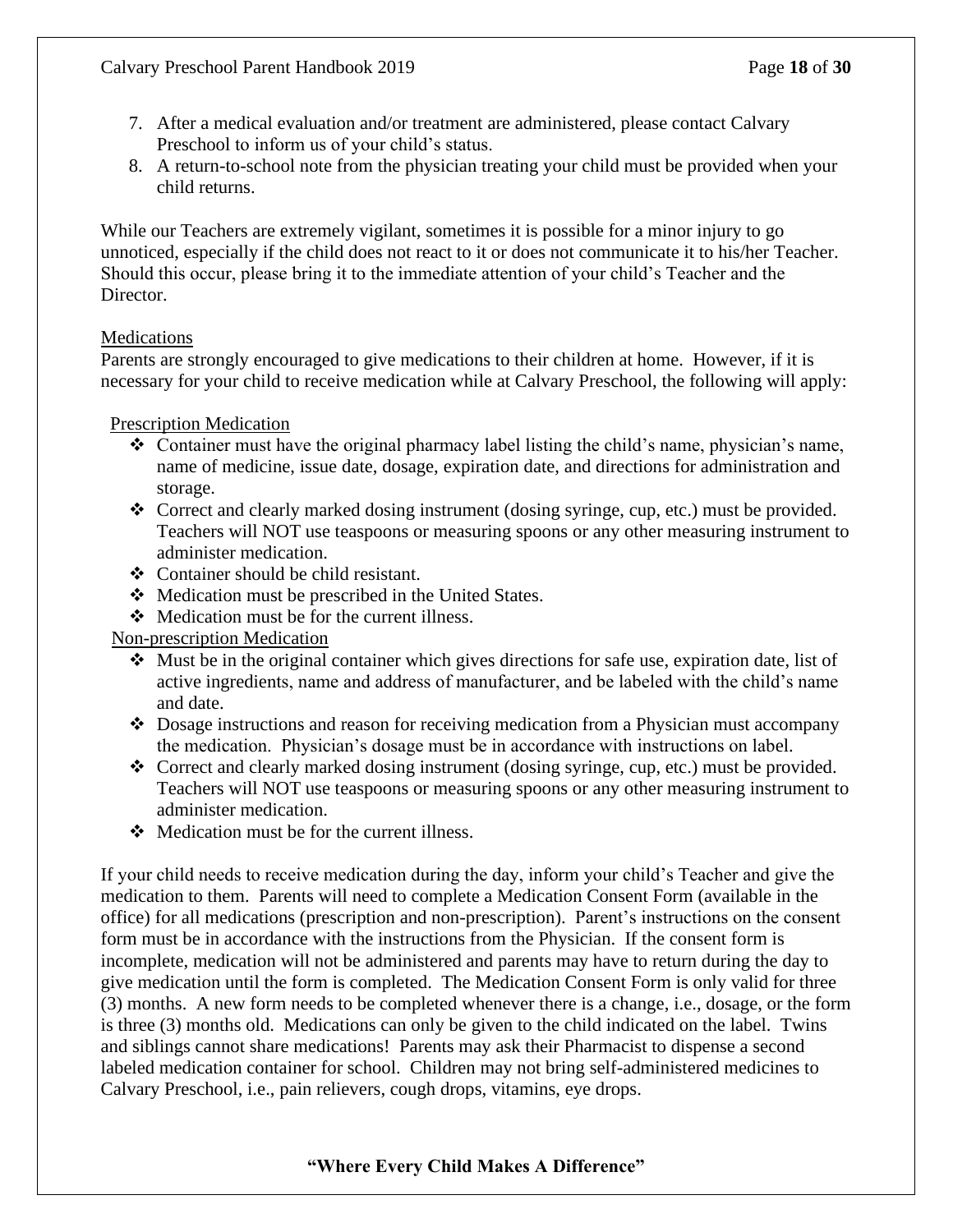Medication dosage instructions need to be from the child's primary physician or their medical group partner and not from a family member who is a physician.

#### Medical Treatments

If your child is required to have one of the specific allowable treatment procedures, such as a Nebulizer, Epi-pen, or blood glucose monitoring, while in care, you will be asked to complete additional permission requirements, plus demonstrate for staff the proper use of the treatment. You may be asked to review with staff every four to six months as may be needed.

#### Sunscreen

It is strongly recommended that children wear sunscreen to prevent sunburn. Parents should apply sunscreen of SPF 30 or higher before children come to school. Staff will reapply sunscreen before going outside in the afternoon if the parent signs a consent form and supplies a bottle labeled with the child's name. Expired sunscreen will not be used. Sunscreen will not be shared among children.

#### Lotion

If your child requires lotion (for example, during the dry winter months), parents should apply lotion before children come to school. Staff will reapply lotion if the parent signs a consent form and supplies a bottle labeled with the child's name and written instructions for application. Lotion should be fragrance free. Lotion will not be shared among children.

#### Allergies

If your child has been diagnosed with allergies, you must notify the Director. We must have a statement in writing from your child's Doctor describing the specific allergy, any special precautions, emergency procedures, or medical treatment equipment your child may require.

If your child has any food allergies for which substitute foods or beverages are required, you must provide a statement from the child's Doctor stating the nature of the allergy and what substitutions are necessary. Parent or guardian must supply the substitution for food or beverage items.

#### Emergency Information

Your child will be instructed on emergency procedures in case of fire or an earthquake while at school. S/he will participate in regular fire drills and learn other rules of safety. In the event of an emergency or natural disaster, staff will continue to care for your child until such time as you or your authorized representative can pick up your child. Calvary Preschool has sufficient food and water and other supplies to take care of children and staff for up to three days. Staff has disaster/emergency training. At all times at least one staff member on duty has been trained in Infant/Child CPR. In any kind of natural disaster, as long as our program has been determined to be safe, all children will remain on site unless an injury requires release to an emergency medical facility. In the event of an evacuation, signs will be clearly posted at Calvary Preschool giving destination of evacuated children. Only adults previously authorized on the emergency forms will be able to sign out children.

#### Emergency Center Closure

Calvary Preschool may close or delay opening if the following conditions are present: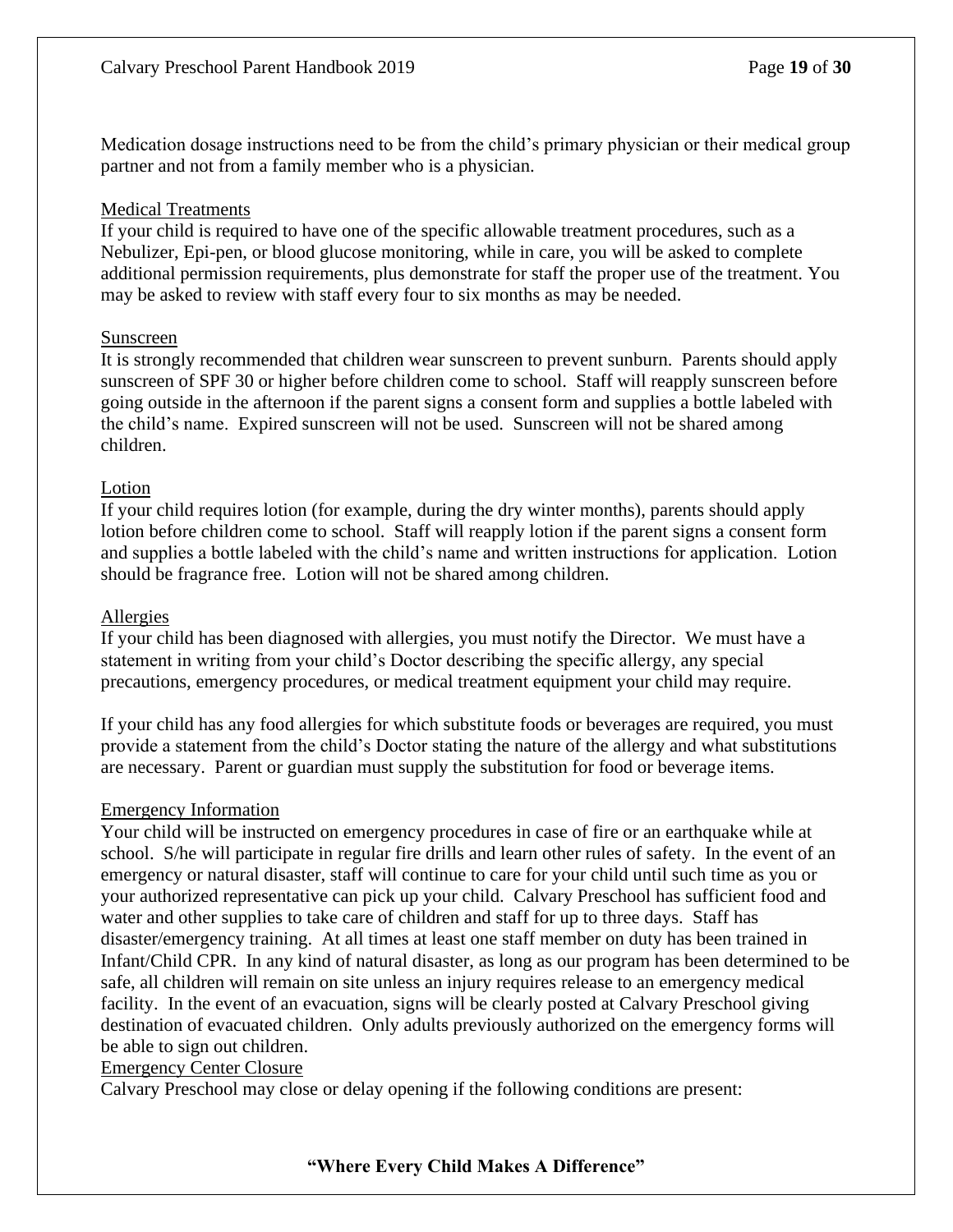- ❖ Natural disaster which prevents use of the facility,
- ❖ Room conditions prevent adequate ventilation and breathing,
- ❖ Disruption of utilities which prevent meeting the nutritional needs of the children or natural light is diminished to be a risk to children and staff,
- ❖ Presence of live wires,
- ❖ Loss of water that disrupts appropriate diapering, hand washing, and toileting with clean running water.

**Calvary Preschool follows the South Pasadena Unified School District for all evacuations or emergency plans. Parents will be notified immediately via email of such evacuations or lock down. During a lock down, all classes will remain in their designated classrooms and all doors will remain locked. Each classroom contains emergency supplies and equipment, as well as restroom use. Parents will** *not* **be able to pick up or enter the classrooms during a lock down. Once Calvary Preschool receives clearance from SPUSD, parents will be notified immediately via email.**

#### Nutrition

Snacks served at Calvary Preschool are planned, prepared and served following the Child and Adult Care Food Program guidelines. Calvary provides AM and PM snack, as well as the milk at lunch. Parents are required to pack a healthy nutritious lunch daily for your child in the All-Day Program and/or Extended Lunch Programs. Please note refrigerators and microwaves are not available, so we recommend using a thermos for hot foods and a cold pack to keep items cold. Each classroom contains water stations.

Weekly menus are available and posted on the parent bulletin boards in each classroom and around the Calvary campus. Menus reflect nutrition guidelines for children as developed by the United States Department of Agriculture (USDA). In many cases, our meals exceed the recommended guidelines. Calvary Preschool reserves the right to make adjustments to the menu as needed.

Meals are served family style in each classroom. A Teacher is present and adequate time is given for eating and pleasant conversation. Children are encouraged to serve themselves and try all foods, but are never forced to eat. Every effort will also be taken to ensure that children do not overeat. Active involvement in food service, table set-up and clean-up is included to facilitate the development of social skills. Refer to your child's classroom for the specified meal times.

If your child has any food allergies for which substitute foods or beverages are required, you must provide a statement from the child's Physician stating the nature of the allergy and what substitutions are necessary. This includes milk substitutions. Parent or guardian must supply the substitution for food or beverage items.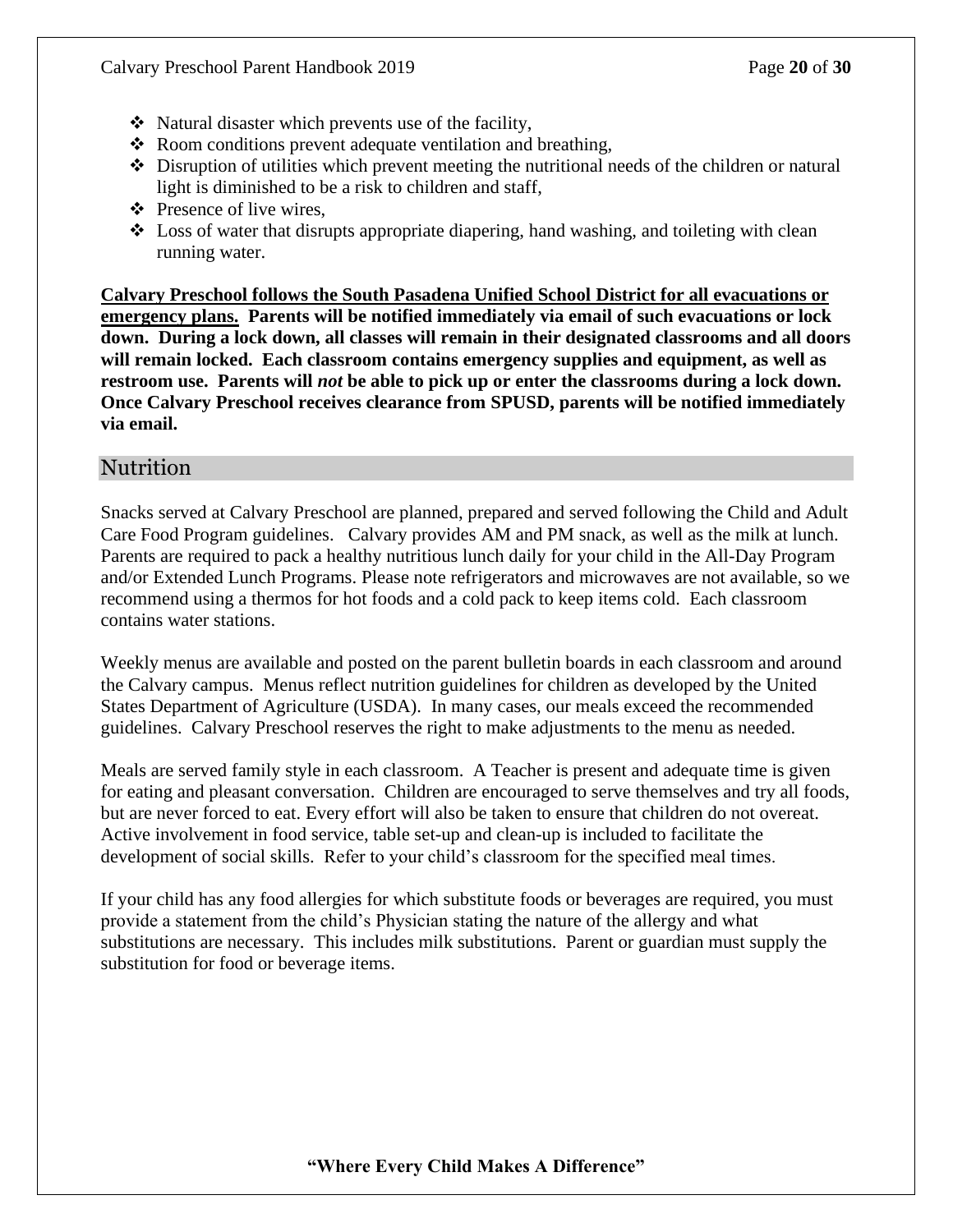#### Parent Involvement

Calvary Preschool wants parents to feel involved and knowledgeable concerning their child's experience within our program. You will be notified of Calvary's traditions and special events such as holiday parties, Trike-A-Thon, Fall Carnival, Parades, or other fun events. Please plan to attend!

#### Parent-Teacher Conferences

Parent-Teacher Conferences are offered twice a year. It is encouraged for both parents (even if separated or divorced) to attend the conferences to ensure information shared and discussed is connected between the child's home and school environments. During the conferences, the teacher will share of the child's progress, development, and provide samples of their learning experiences at Calvary. The conference is usually 30 minutes or less. Conferences may also be scheduled as needed at the request of the parent or Calvary Preschool during the year to discuss your child's progress. The conferences are held on specific days, refer to the Academic Calendar, in which your child's class is closed. However, if you need child care, there is a child care option on site. The child care option is only available during the designated parent-teacher conference time slot. Refer to your child's teacher or Director for more information.

#### Parent Committee

We encourage you to serve on our Parent Committee. The purpose of the Parent Committee is to support Calvary and participate in solutions or innovations that help the program reach its goals. Our Parent Committee is also active fundraisers for the program, as well as volunteers during special events such as our Fall Festival, Trike-A-Thon Fundraiser, Potlucks, and other special events. If you are interested in serving on this committee, please inform the Director.

The Parent Committee has Co-Chairs, which consists of 2-3 parents that work directly and interactively with the Director. They serve as liaisons between the Room Parents and Director to mainstream communication and organization throughout the school year. Each classroom will have 1-2 Room Parents, which represent the leadership of communication and organization for each classroom. All parents interested in joining the Parent Committee, Room Parent, or Co-Chairs is volunteering of time. Calvary Preschool greatly appreciates any and all time from our parents; it is also a wonderful way to connect with other parents and families within the Calvary community.

Parent education meetings, workshops and/or special family involvement activities are scheduled throughout the year. Attending the Parent Committee meetings on the first Friday of each month at 9:15 (refer to Academic Calendar) will provide highlights of upcoming events and/or family related activities between Calvary Preschool and Calvary Presbyterian Church.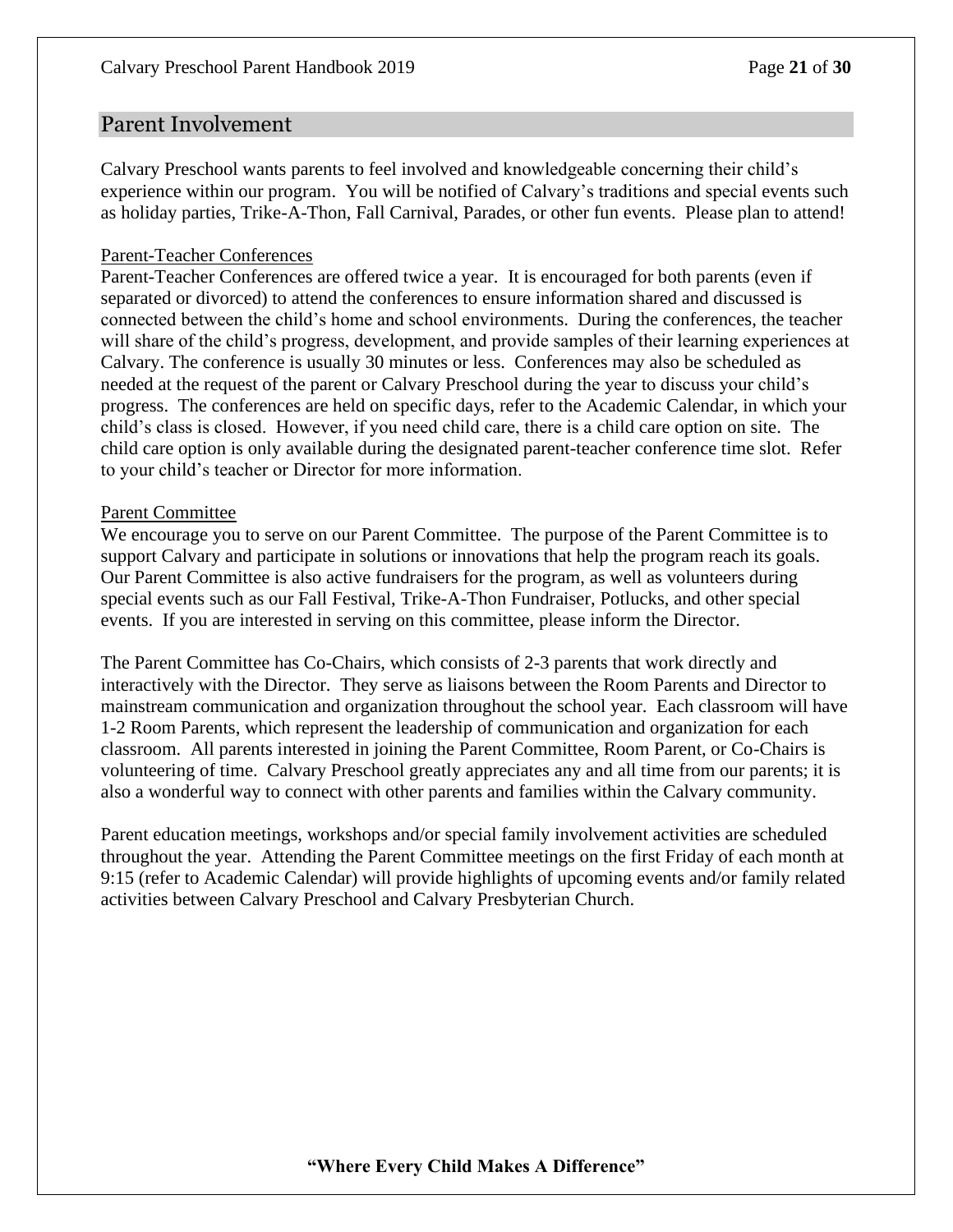#### Ways Parents and Teachers Can Work Together

- 1. Talk with your child about his/her day at school. Read to your child.
- 2. Tell the Teacher, what your child likes— special foods, games, things to talk about.
- 3. Show your child you are happy about all the new things he or she is learning to do by displaying his/her artwork or special projects and talking about them at home.
- 4. Share your ideas or concerns about the children's activities with the staff. Tell us what you like or don't like.
- 5. If you have some time and talent to share such as singing, drawing, carpentry, etc., please let us know. Parent speakers are welcome.
- 6. Tell us how we can help you with your child. You are encouraged to request a conference at any time.
- 7. Special programs on a variety of topics of interest to you and other parents will be held throughout the school year. If you want to know more about an area (i.e., children's toys, discipline, or how children learn to read), please let us know.
- 8. Encourage your child to dress and feed him or herself, to the best of their ability. Invite your child to help you at home (i.e., cooking, setting the table).
- 9. Attend scheduled parent conferences and meetings.
- 10. Join us for walking trips, special activities or meals.
- 11. Share your culture and ethnic background with us. We want to learn about, and appreciate, you and your child.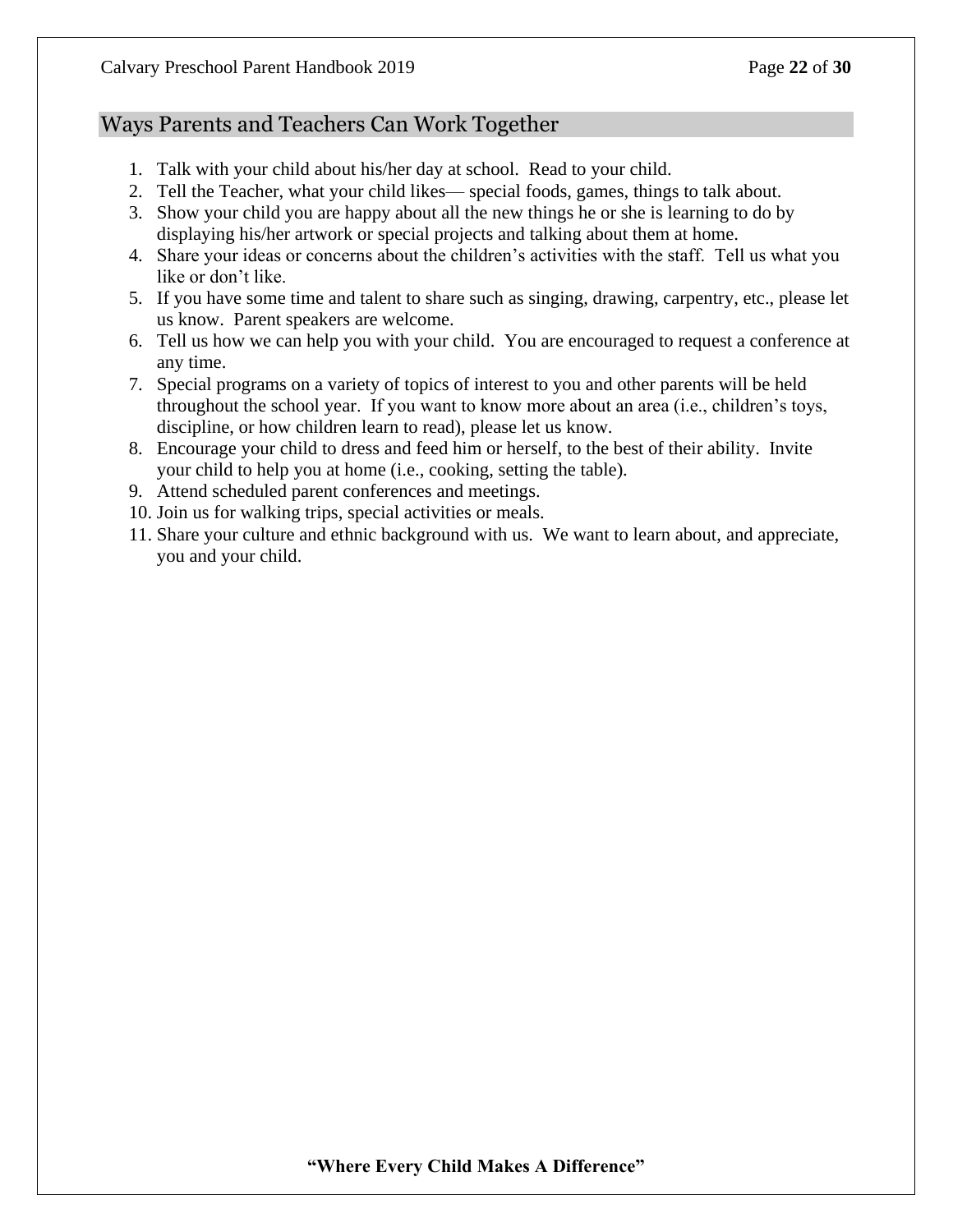# **OTHER POLICIES, PROCEDURES AND GUIDELINES**

#### General Policies

#### Sign In and Out

It is a California State Licensing requirement that each child must be signed in and out by a parent or authorized parent representative every day. Failure to do so may result in termination of services. Calvary Preschool uses electronic sign in and out through a tablet. Each classroom has a tablet, as well as the office. Each parent, guardian, or family member from the consent emergency forms is provided a specified number code. The designated number code is used when signing in and out. Any tablet may be used for signing in and out.

Children will be released only to those authorized persons (at least 18 years old) designated on the Emergency Form. Picture identification will be required. The name on the identification must match the name on the Emergency Form and the picture must match the person presenting it. A photocopy of the identification card will be taken. Children will not be released to anyone who cannot confirm their identity with proper identification. It is the parent's responsibility to notify office personnel of any changes on the Emergency Form. You may update this form at any time. We will ask you to update the form at least once a year. We do not accept any notes or phone calls from parents stating that someone not on your Emergency Form will be picking up your child; they must be listed on the Emergency Form. NO EXCEPTIONS!

State law requires that all children under the age of eight (8) must be secured in a car seat or booster seat in the back seat. Children under the age of eight (8) who are 4'9" or taller may be secured by a safety belt in the back seat. Never leave any child alone in the car no matter how short the time! It is not only unsafe, but also illegal.

#### Confidentiality

The use or disclosure of all information pertaining to the child and his/her family shall be restricted to purposes directly connected with the administration of the program.

The California Department of Social Services has the authority to interview children or staff, and to inspect and audit child or child care center records, without prior consent. The Department also has the authority to observe the physical condition of the child (ren), including conditions that could indicate abuse, neglect or inappropriate placement.

Appropriate identification from the Department will be obtained prior to the interview.

Written consent is required if parents want Calvary Preschool to share information regarding their child to another agency (school district, health provider).

#### Child Abuse Reporting

All Calvary Preschool staff is mandated by California law (California Penal Code 11165.7) to report cases of suspected child neglect and/or abuse (physical, emotional, and/or sexual) immediately to a child protection agency. Child Abuse law considers discipline that result in bruises and any other injuries caused by spanking to be a form of child abuse. If you need information about disciplining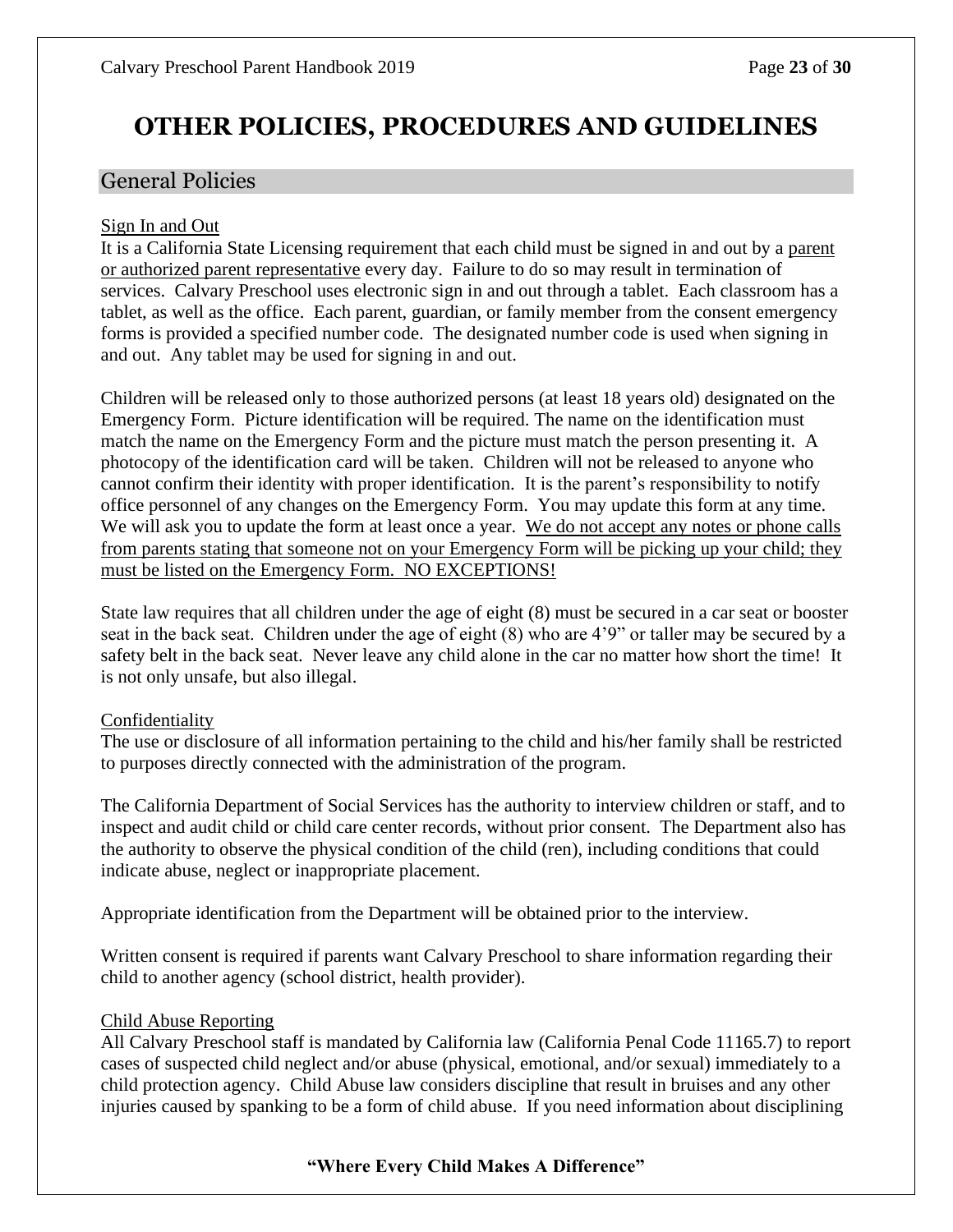your children or assistance with other parenting issues, please see the Director to get information for information and/or referrals to appropriate services.

#### Adult Conduct

It is the goal of Calvary Preschool to maintain a safe, caring, respectful environment for children, staff and parents. Unacceptable behavior will not be tolerated. Unacceptable behavior includes, but is not limited to, the following:

- $\triangle$  Use of abusive or offensive language including, but not limited to, harassment, sexual harassment, threats, yelling, rudeness and profanity.
- ❖ Theft or damage to property.
- ❖ Physical or verbal abuse of children, staff or other parents.
- ❖ Defiance of authority.

Alcoholic beverages, illegal drugs and smoking are prohibited on the Calvary Preschool's premises. No child will be released to anyone who appears to be intoxicated or under the influence of drugs.

Parents, children and staff are expected to maintain a respectful relationship with each other. Parents demonstrating any of the above unacceptable behaviors may be terminated from the program.

It is not appropriate for parents to approach other parents or children to address an incident that happened at Calvary Preschool. Parents must deal with such concerns through the Teacher or Director.

- 1. If an incident occurs, the parent will be asked to leave the premises.
	- a. The parent will be required to meet with the Director or Member of the Calvary Preschool Board in order for the child to remain in the program.
- 2. Continuation in the program will be determined on a case-by-case basis depending on the severity of the incident.
- 3. If the family continues in care, another such incident will result in termination from the program.

We request that parents do not use any form of corporal punishment, such as spanking, striking, jerking, shaking, etc., with their child while on Calvary Preschool's premises.

In addition, the Education Code, State of California provides that "any parent, guardian, or other person whose conduct in a place where a school employee is required to be in the course of his or her duties materially disrupts class work or extracurricular activities or involves substantial disorder is guilty of a misdemeanor which is punishable by fine not exceeding one hundred dollars (\$100.), by imprisonment in the county jail for a period of not more than 10 days, or both."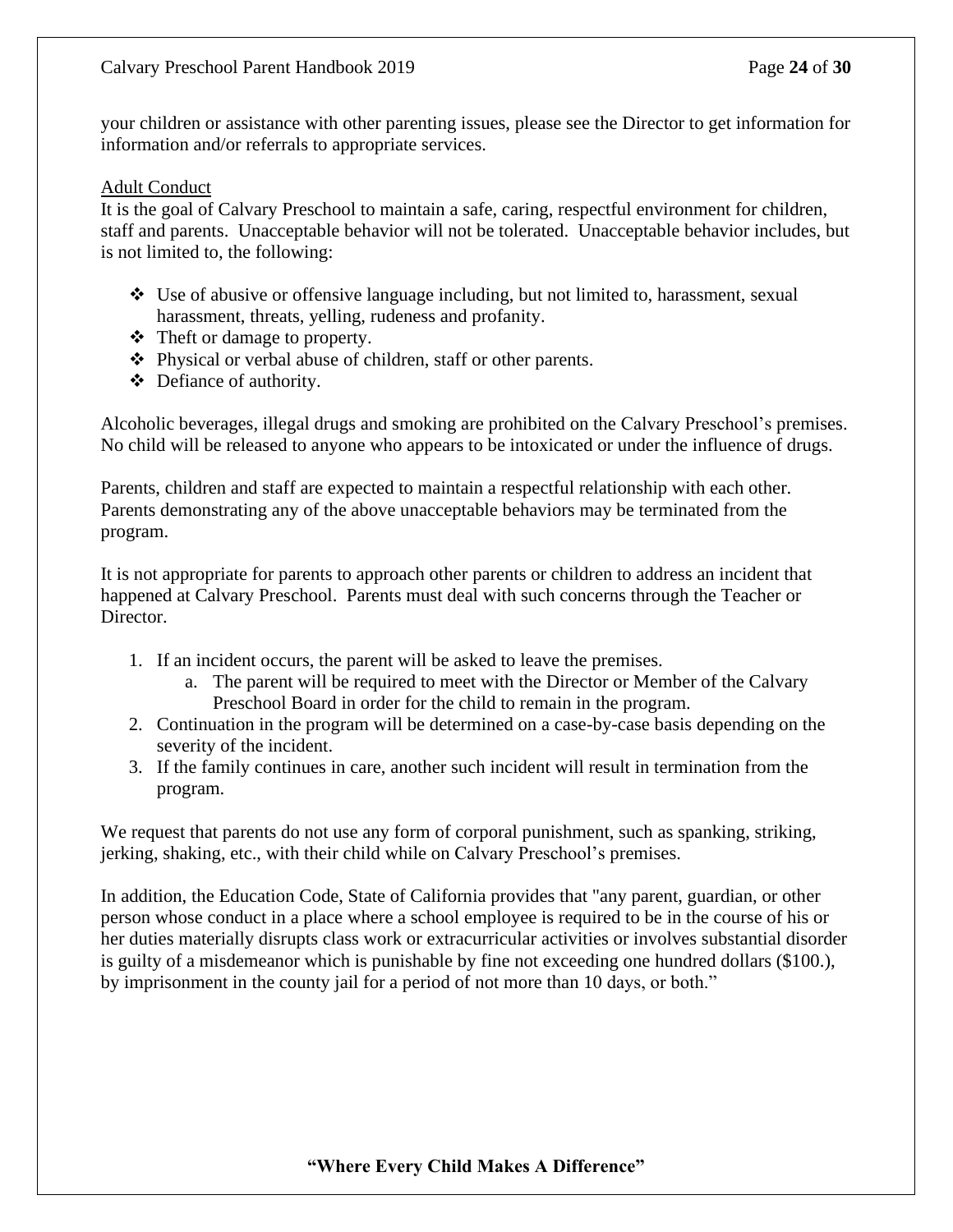#### Clothing

Active play is very important to your child's overall development. Your child will regularly participate in "messy" activities such as painting, cooking, sensory activities, etc. Expensive, dressy clothes are not appropriate as clothing will become soiled as a result of our normal activities. Sturdy, washable and comfortable play clothes that are easy for little hands to manage are appropriate and help children to become self-sufficient. Play shoes that are low-heeled, lace-up or have Velcro closure, closed toe, and a rubber sole are recommended. All sandals must have a back strap. Please note, shoes are required at all times (even during nap/rest time) for safety; exceptions to outdoor play at the sand yard, shoes may be removed to enjoy the freedom of play in sand and water exploration.

We reserve the right to restrict a child's activities or offer them alternative clothing if it is determined that a child is inappropriately dressed.

Mark all clothing with your child's name. Staff will encourage children to take care of their belongings; however, we cannot be responsible for lost or damaged items including clothing, books, games or toys. Lost and Found is located along the fence in between the Calvary Office and Classroom 9. Please help your child learn to take care of his/her belongings.

Parents must provide an extra set of seasonal clothing, including underwear and socks, in case of accidents or spills. An extra pair of shoes is optional. If your child needs a change of clothing and they do not have any available, your child will be changed into extra clothing supplied by Calvary Preschool.

#### Weather

Children are outside virtually on a daily basis. Children should come to school wearing appropriate clothing for the season in order for them to be comfortable while outdoors. Children will be encouraged to wear their jacket/sweater/sweatshirt, but they will not be forced to keep it on while they are actively playing. On days of extreme temperatures (cold or hot) the amount of time outside may be reduced, but nonetheless, children will still spend some time outdoors. On days of poor air quality (AQMD index of unhealthy or higher), children's active outdoor activities will be restricted.

#### Toys

Please help your child keep toys at home. Security objects such as a favorite stuffed animal are an exception and are welcome, although they will remain in the child's cubby until naptime. Books and items related to the current unit of study are encouraged at any time; just check with your child's Teacher before bringing them in. Please mark these items with your child's name. **Toy guns, swords, and other weapons are not allowed at Calvary Preschool.**

Calvary has designated "Share Day" in which items from home are encouraged to share with their class. You are strongly encouraged to help your child find something that ties in with the current unit theme or has educational value to bring on this day. No commercialized or branded toys for Share Day.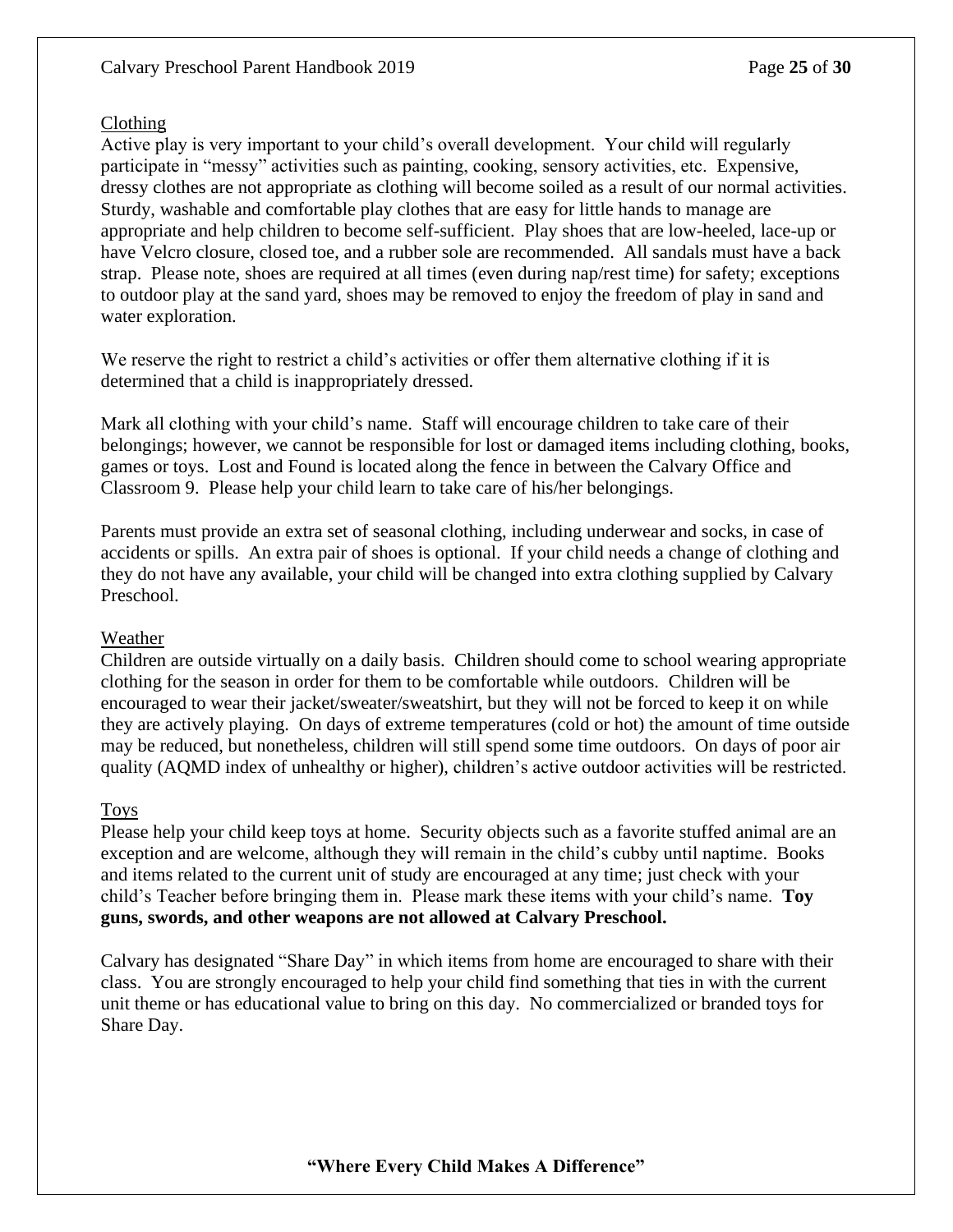#### **Birthdays**

A child's birthday is a day of celebration for some families and we will be happy to help make this a special occasion at Calvary Preschool. Children start talking about their birthday weeks ahead of time, telling the Teachers, "It's going to be my birthday." Treats may be brought into the classroom to share and enjoy. Please no birthday decorations, candy, or soda. Birthday Party invitations may be distributed, but we encourage an invite to all children in the classroom to support inclusion.

#### Visitors

All visitors to Calvary Preschool need to sign in at the office. Any visitors to see children need to show their picture identification and be listed on the Emergency Form as an authorized individual.

Staff members who receive visitors will be asked to meet their visitor in the office or be accompanied by a Calvary Administrator.

#### Parking

Free parking is available on Oxley, Fremont, Mound, and El Centro, the surrounding side streets of Calvary Preschool. Calvary Preschool families are *not* permitted to park in the Fremont shared parking lot of Calvary Presbyterian Church and local businesses. Parking Fees of \$25 will be charged and possible towing if parked in Fremont/Calvary Presbyterian Church parking lot.

#### Entering & Exiting the Center and Mobile Phone Free Zone

When entering and exiting Calvary, we ask parents to have responsibility for their children, enrolled or otherwise, and keep their children with them while they walk through the campus. Parent's adult visitors should also remain with parents.

We respectfully ask that you finish your mobile phone conversation before entering our campus or wait until you exit our facility to begin your conversation.

#### Court Orders and Other Legal Actions

We understand that families may undergo legal difficulties and/or be involved in legal actions that involve their children. Our policies do not allow Calvary Preschool staff to make copies of forms and other documents or provide testimony, verbally or in writing, about any child involved in a legal action, unless subpoenaed by court order. Designated personnel on our Calvary Preschool Board may review subpoenas and direct staff accordingly. It is not in the best interest of any child for Calvary staff to act with partiality to one parent or the other. If you should have any questions, please speak with the Director.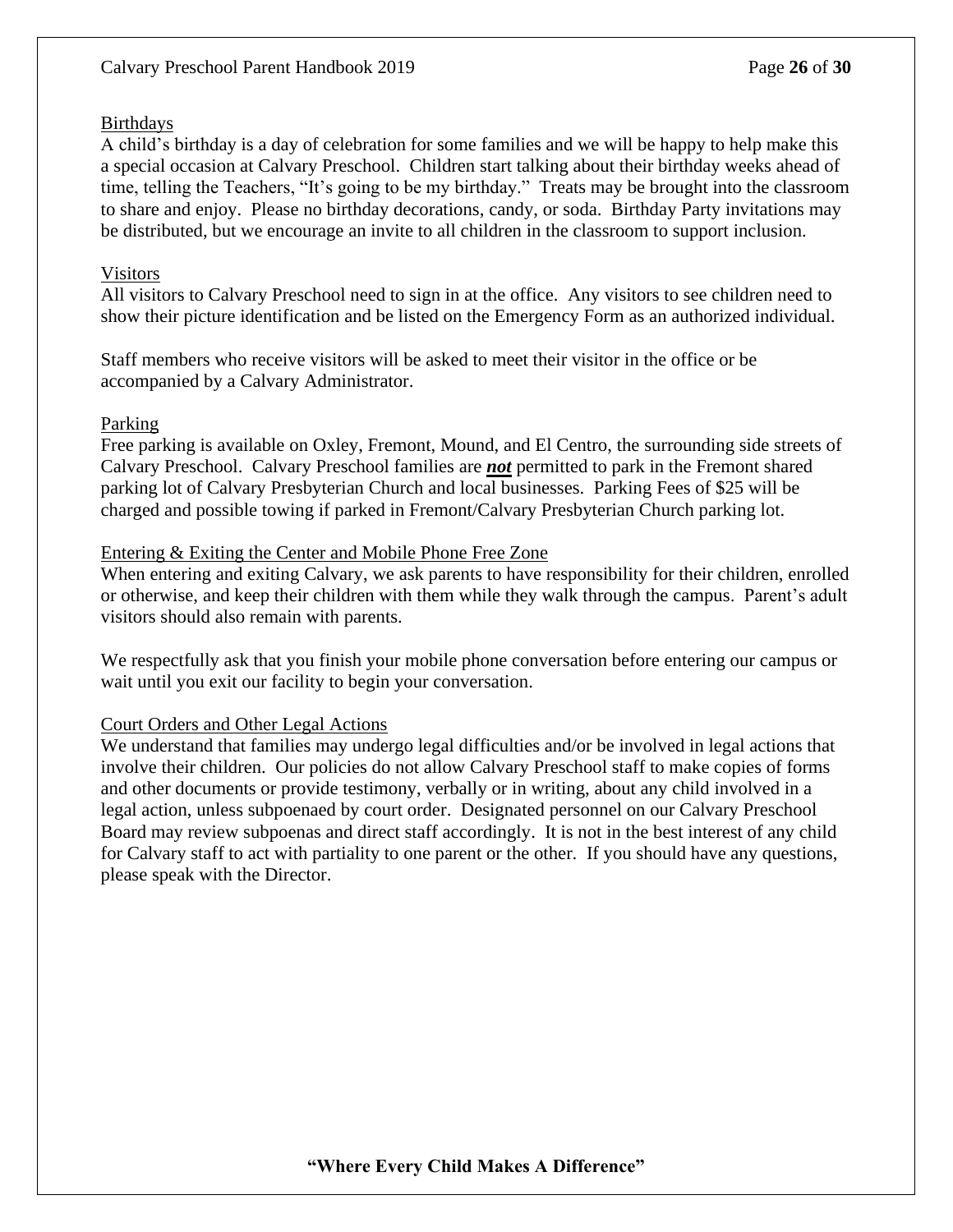## Discipline and Guidance

The goal of Calvary Preschool's discipline policy is to assist children in developing emotional regulation and self-discipline through respectful interactions that support children's emotional growth. The early years are a time of immense cognitive, physical and emotional growth for young children. Young children are still egocentric, meaning they still think mostly of their own needs and wants as opposed to the needs of others. Because of this, it is not unusual for young children to use physical or verbal aggression in an attempt to get their needs met. It is our job as the adults in the environment to guide children through this time by setting clear limits and following through appropriately and consistently. Staff help children understand the expectations for reasonable behavior by discussion, example and by redirecting children to an appropriate activity. Gradually, children are helped toward self-control and a sense of pride in their ability to care for themselves and each other.

#### The "Rules"

In our environment there are three basic rules, or behaviors, that need to be stopped by adults:

- 1. Physical aggression is unacceptable -Hitting, slapping, pinching, spitting, scratching -Throwing objects at others
- 2. Willful destruction of school property is unacceptable -Ripping books -Breaking toys
- 3. Engaging in activities that the Teacher has determined may be physically or emotionally harmful to themselves or others
	- -Teasing, name calling or threatening language
	- -Using equipment in a dangerous way

This list is not meant to cover every eventuality that may occur. It is important that the adults in the environment manage each case individually.

#### Procedures for Dealing with Unacceptable Behaviors

If a child has a specific unacceptable behavior that persists over time, the following procedure will be followed:

❖ The Teacher will attempt to help the child change the behavior. Methods may include redirection, positive reinforcement, and choices between acceptable behaviors. If the behavior continues to be disruptive to the classroom environment, further action will be taken, including parent conferences, observations, consultations, and referrals. If the behavior continues, and is a detriment to the program, the child may be removed from the program.

Corporal punishment, such as spanking, striking, jerking, shaking or any other humiliating or frightening experiences is strictly prohibited. If a child is in danger of hurting him/herself and is seriously out of control, the staff may physically hold the child in a manner which keeps him/her and others safe until the child has regained some measure of composure.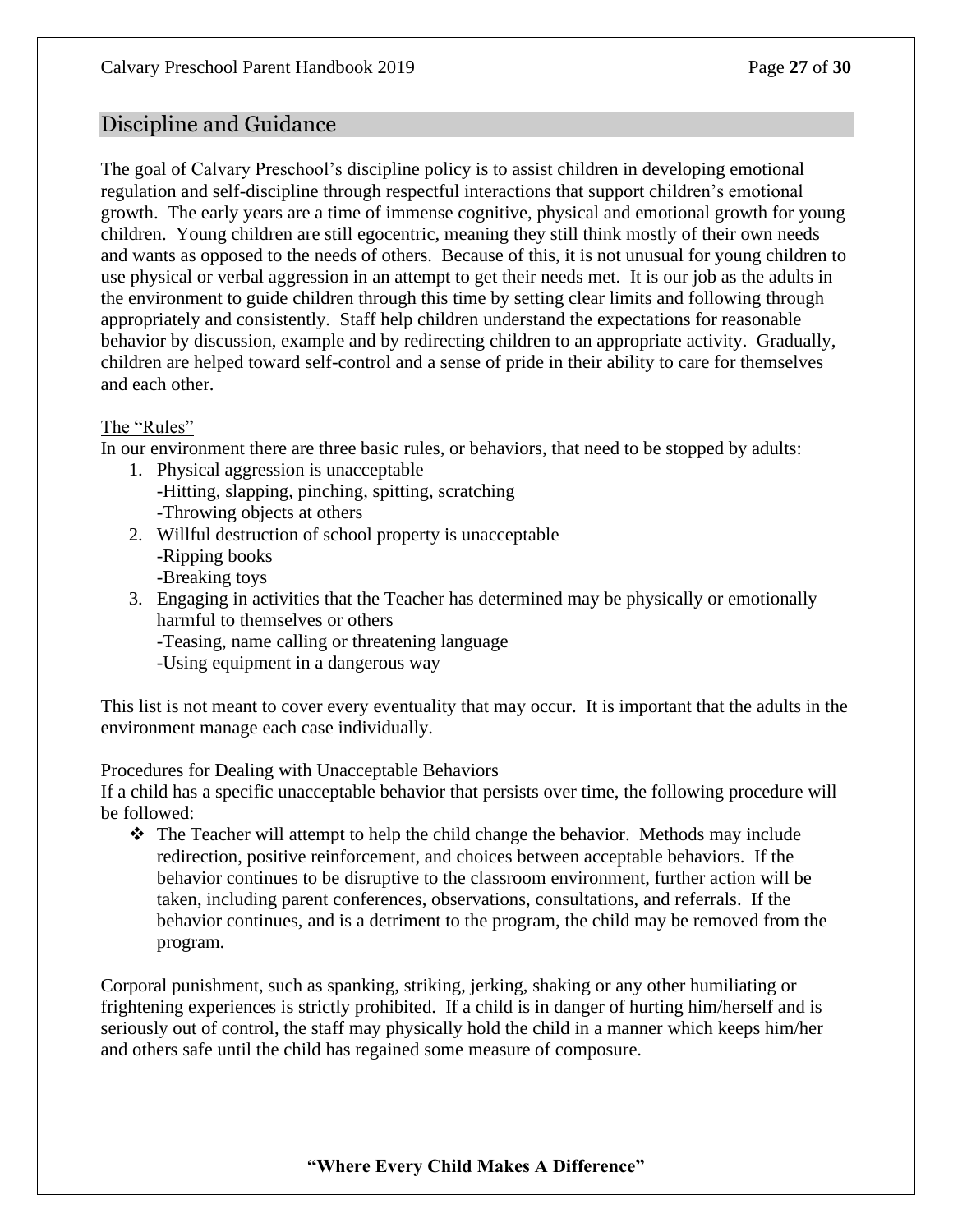#### Biting

Periodically, outbreaks of biting occur in Infant and Toddler programs, and *sometimes* among preschoolers. This is an unavoidable result of young children in group care. Biting, however unfortunate, is a natural occurrence, not something to blame on children, parents, or Teachers. There isn't a quick and easy solution.

Children bite for a variety of reasons: Repeated biting becomes a pattern of learned behavior that is often hard to stop because it achieves results: the desired toy, excitement, and attention. We make every effort to stop the behavior and balance our commitment to the family of the biting child with that of other families. Parents of children who are doing the biting will be informed of incidents and actions being taken by the staff to prevent further incidents.

#### Procedure for Bites

- 1. Comfort and TLC (Tender Loving Care).
- 2. Wash with soap and water.
- 3. Antiseptic solution (if signed consent form is on file) and ice on bitten area.
- 4. Parents will receive an injury report.
- 5. Parents will be notified by phone if skin is broken.
- 6. We will not disclose the name of the biter.

### Sexual Harassment

Calvary Preschool is committed to creating and maintaining an environment where all persons who participate in our programs and activities can work and learn together in an atmosphere free of all forms of harassment, exploitation, or intimidation. Every member of the Calvary Preschool community should be aware that Calvary Preschool is strongly opposed to sexual harassment, and that such behavior is prohibited both by laws and by Calvary Preschool policy. Calvary Preschool will respond promptly and effectively to reports of sexual harassment, and will take appropriate action to address behavior that violates this policy. Individuals who commit sexual harassment are subject to action up to and including termination of services, the filing of criminal charges with the proper authorities, and liability through civil litigation as well.

# Grievance Procedure

We feel communication between parents and staff is important in achieving and maintaining a high quality program. It is our sincere desire to work with the parent, to hear concerns, and to address them in a timely manner. We encourage parents to have informal daily communication with their child's Teacher to maintain an open channel at all times.

If you have a complaint, we ask that you try to work it out first with the staff member most closely involved. If you still feel that your concerns are not addressed and an issue remains unresolved, please request a meeting with the Director, who can be contacted at the Preschool Office. If you still feel that your concerns are not addressed, please request a meeting with the Calvary Preschool Board Chair at the Calvary Presbyterian Church.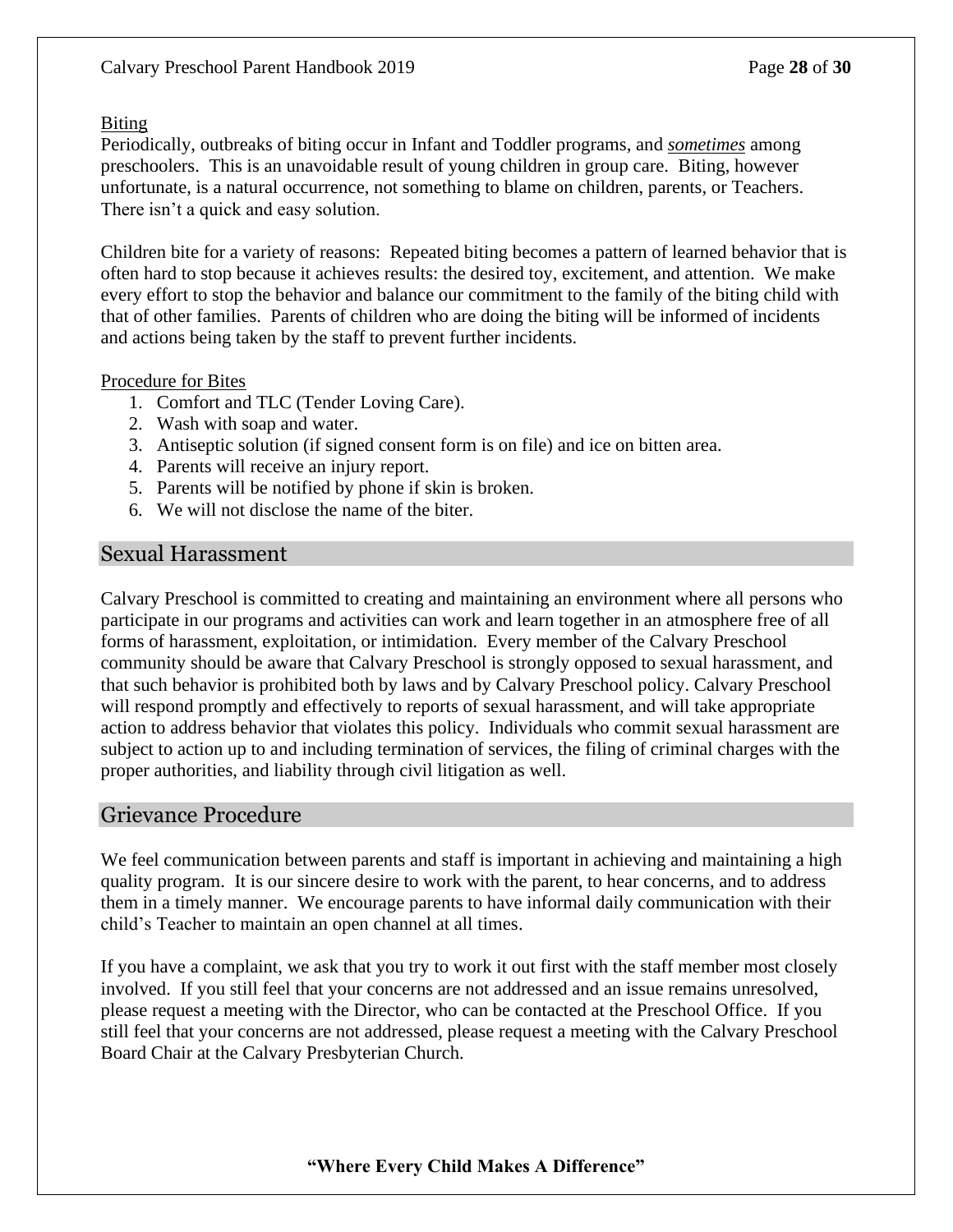#### Termination Policy

Calvary Preschool reserves the right to exclude a child and/or family when it is in the best interest of the program. Reasons for termination may include, but are not limited to:

- ❖ Chronic non/late payment of fees.
- ❖ Excessive absences.
- ❖ Family knowingly misleads Calvary Preschool by providing misinformation for child or family records.
- ❖ Safety and/or Health Concerns (Child or Calvary's best interest).
- ❖ Failure to follow policies and procedures that govern the operation of Calvary Preschool.
- ❖ Failure to comply with State regulations and guidelines.
- ❖ Failure of parent(s) to work in a cooperative effort with Calvary Preschool to address children's unacceptable behaviors, including agreement to a contract or the contract's conditions.
- ❖ Failure to maintain a current, accurate list of at least two persons to call in case of emergency.
- ❖ Calvary Preschool is unable to meet the physical, social or emotional needs of the child.
- ❖ Parent or parent's authorized representative interacting with staff in a manner that is considered to be threatening, either verbally or physically, or harassment, sexual or otherwise, by parent or parent's authorized representative.